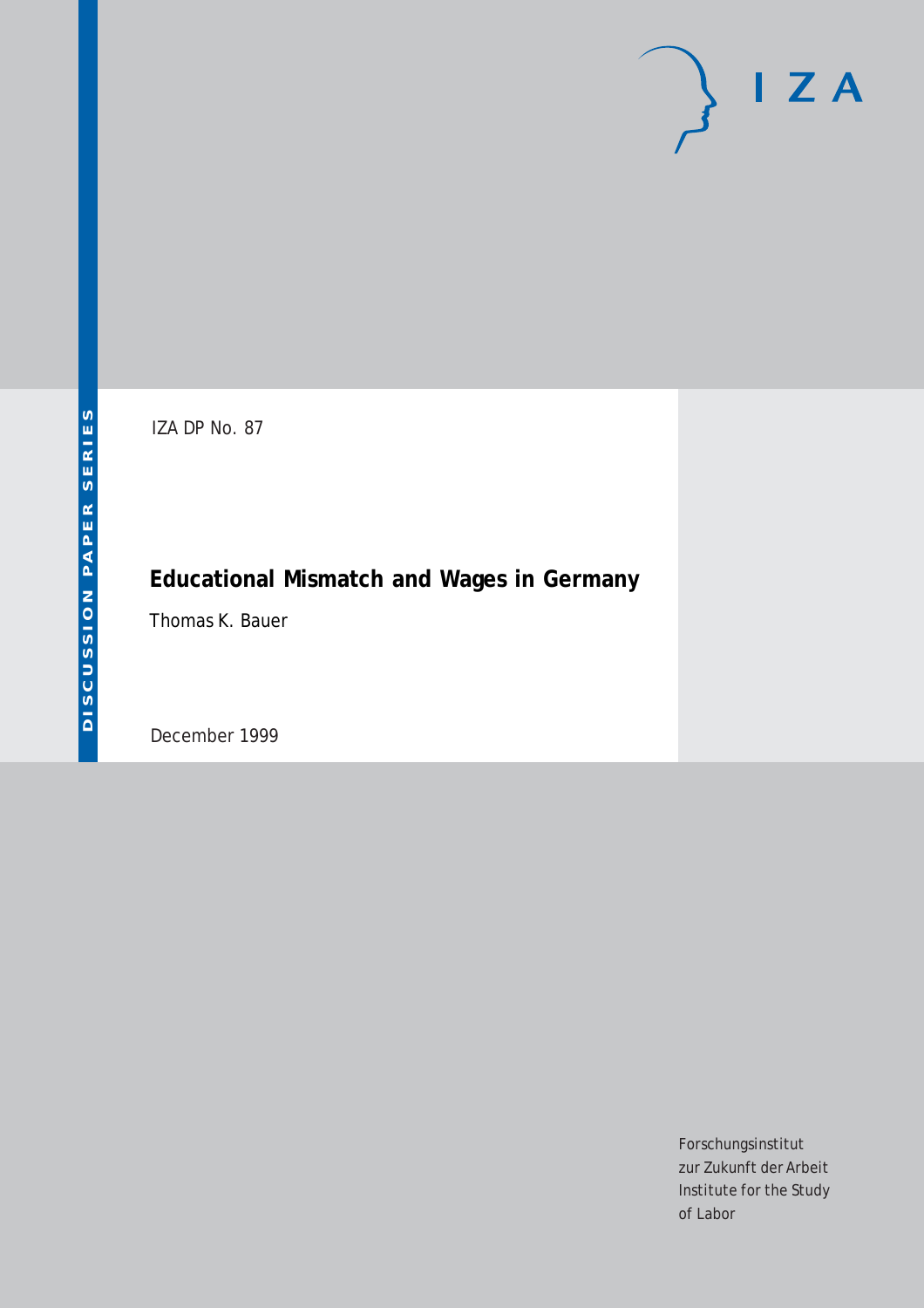## **Educational Mismatch and Wages in Germany**

## **Thomas K. Bauer**

IZA, Bonn, University of Bonn and CEPR, London

### Discussion Paper No. 87 December 1999

IZA

P.O. Box 7240 D-53072 Bonn Germany

Tel.: +49-228-3894-0 Fax: +49-228-3894-210 Email: iza@iza.org

This Discussion Paper is issued within the framework of IZA's research area General Labor Economics. Any opinions expressed here are those of the author(s) and not those of the institute. Research disseminated by IZA may include views on policy, but the institute itself takes no institutional policy positions.

The Institute for the Study of Labor (IZA) in Bonn is a local and virtual international research center and a place of communication between science, politics and business. IZA is an independent, nonprofit limited liability company (Gesellschaft mit beschränkter Haftung) supported by the Deutsche Post AG. The center is associated with the University of Bonn and offers a stimulating research environment through its research networks, research support, and visitors and doctoral programs. IZA engages in (i) original and internationally competitive research in all fields of labor economics, (ii) development of policy concepts, and (iii) dissemination of research results and concepts to the interested public. The current research program deals with (1) mobility and flexibility of labor markets, (2) internationalization of labor markets and European integration, (3) the welfare state and labor markets, (4) labor markets in transition, (5) the future of work, (6) project evaluation and (7) general labor economics.

IZA Discussion Papers often represent preliminary work and are circulated to encourage discussion. Citation of such a paper should account for its provisional character.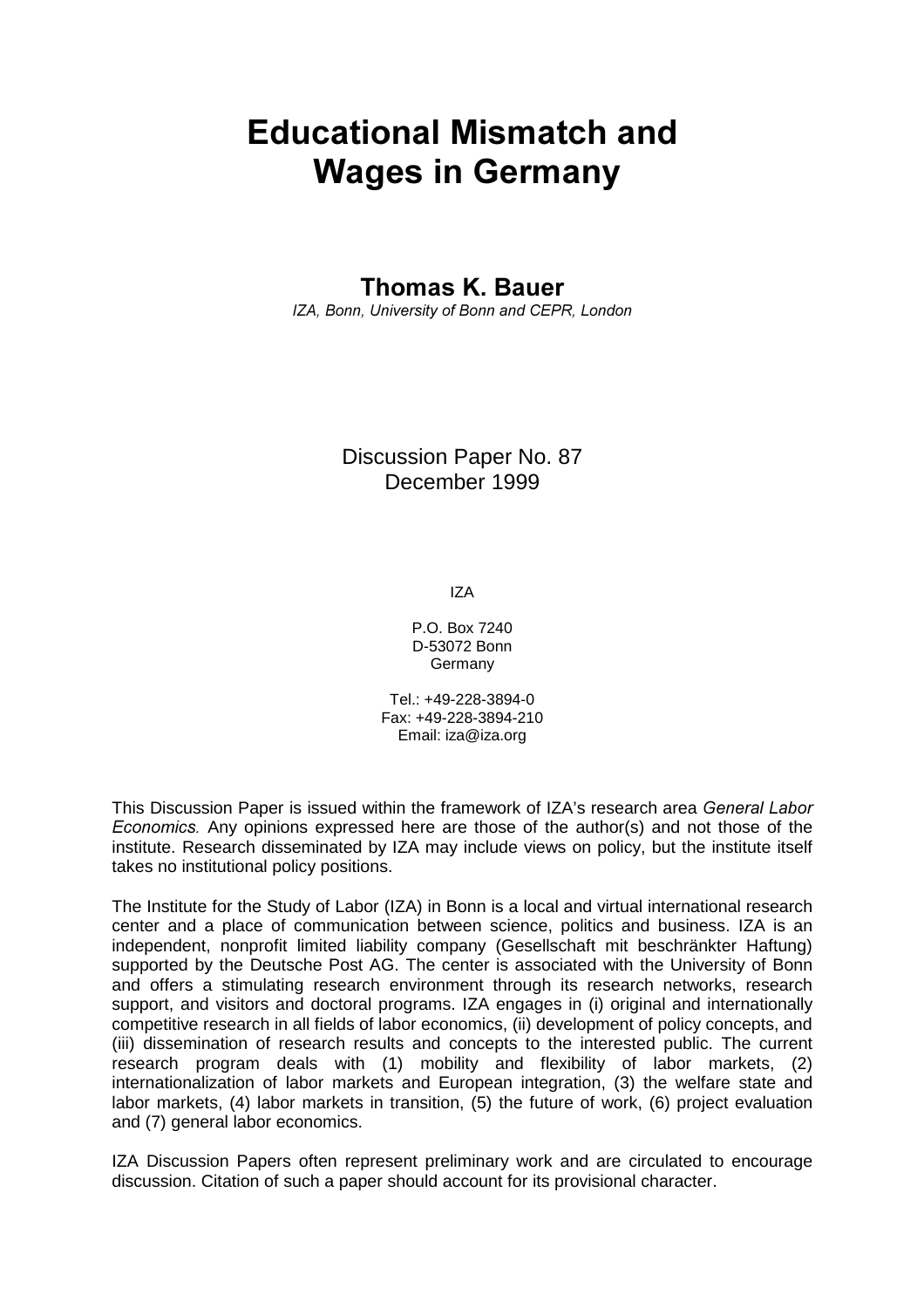IZA Discussion Paper No. 87 December 1999

## **ABSTRACT**

## **Educational Mismatch and Wages in Germany**

This paper contributes to the literature considering the wage effects of educational mismatch in Germany. It uses a large German panel data set for the period from 1984 to 1997 and stresses the importance of controlling for unobserved heterogeneity when analyzing the labor market effects of over- and undereducation. Using pooled OLS, the estimation results confirm those found in the existing literature. The estimated differences between adequately and inadequately educated workers become smaller or disappear totally, when controlling for unobserved heterogeneity. In contrast to the common results using only cross-sectional data, the human capital model could not be rejected once controlling for unobserved heterogeneity.

JEL Classification: I21, J31

Keywords: Overeducation, undereducation, human capital model, job competition model

Thomas K. Bauer IZA P.O. Box 7240 53072 Bonn Germany Tel.: +49-228-3894-305 FAX: +49-228-3894-210 Email: Bauer@iza.org

 $\overline{\phantom{a}}$ 

<sup>\*</sup> I want to thank Kurt Brännäs, Don DeVoretz, John Haisken-DeNew, Magnus Lofström, Anja Thalmaier, Rainer Winkelmann and Melanie Ward for their helpful comments on earlier drafts of this paper.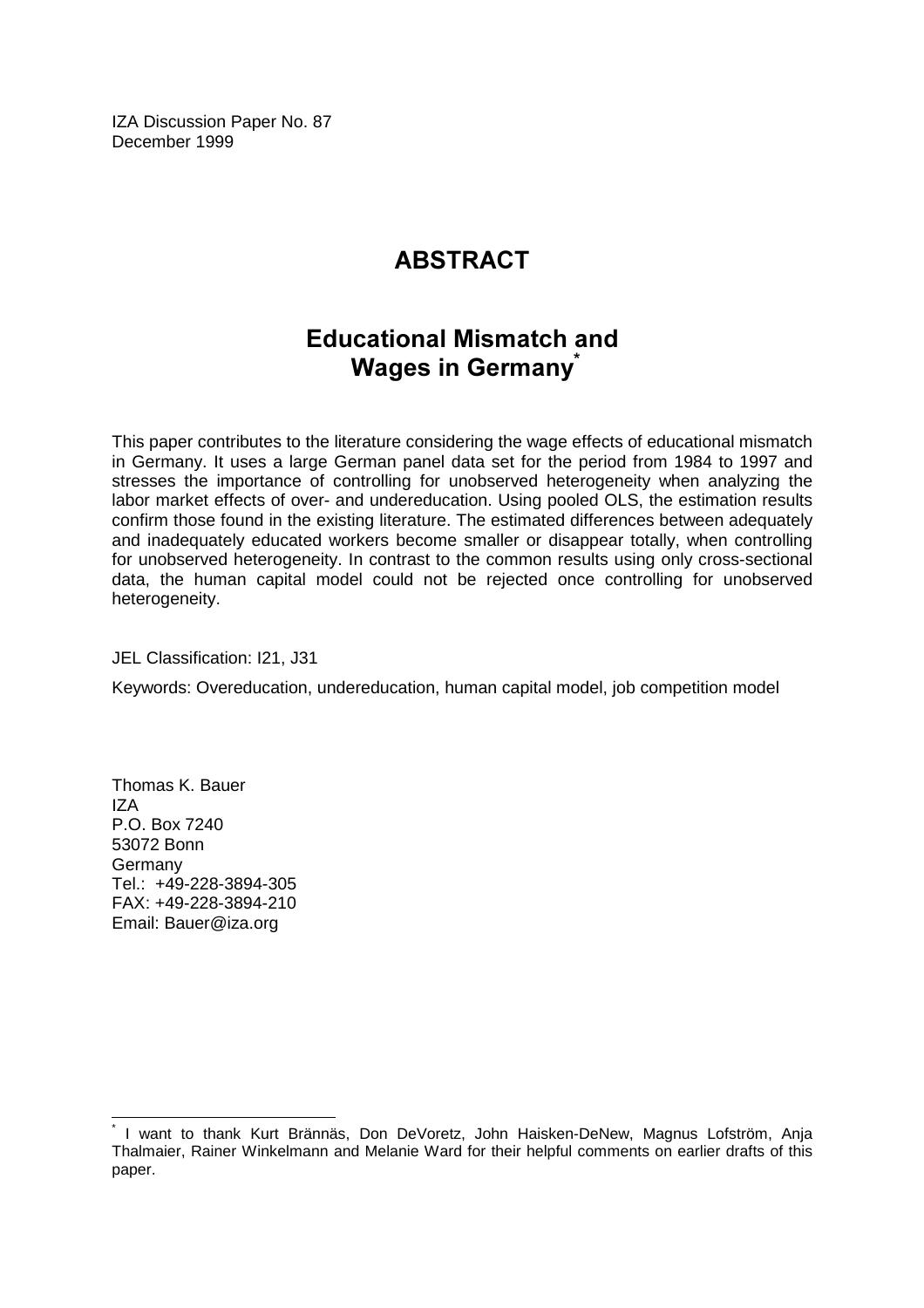#### I. INTRODUCTION

Similar to most other developed countries, Germany has experienced an increased supply of highly educated workers in the last decade. In the period from 1985 to 1995 the enrollment of students in universities increased by more than 24%. In the same period, the share of the labor force with a university degree increased by 3.4 percentage points from 9.7% to 13.1%. The share of unemployed with an university degree increased by 2.6 percentage points from 3.8% in 1985 to 6.4% in 1995. At the first glance, these numbers indicate that the increased supply of high skilled workers has been accompanied by an increased demand. It might be, however, that the increased human capital of German workers is not utilized to the full due to an increased misallocation. If the growth of the supply of highly skilled workers outpaces the growth in the demand for these workers, overeducation of the work force might increase, with highly educated workers substituting the lower skilled.

The incidence and the labor market effects of educational mismatch have received increasing attention in recent years. In this literature workers are differentiated into workers which are adequately educated for the job they perform, overeducated if they have an educational attainment which is higher than that required for the job and undereducated if they have less schooling than required. Among the issues discussed in this literature are the effects of inadequate education on job and career mobility (Sicherman, 1991; Hersch, 1991; Robst, 1995a; Alba-Ramirez, 1992; Tsang, Rumberger and Levin, 1991; Sloane, Battu and Seaman, 1999) and on job satistifaction (Hersch, 1991; Tsang, Rumberger and Levin, 1991). Most of the existing studies study the wage effects of inadequate schooling (Hartog and Oosterbeck, 1988; Groot, 1993, 1996; Kiker, Santos and Oliveira, 1997; Alba-Ramirez, 1992; Hersch, 1991; Cohn and Kahn, 1995; Duncan and Hoffman, 1981; Verdugo and Verdugo, 1989; Rumberger, 1987; Sloane, Battu and Seaman, 1999). In general, the latter studies find that the returns to years of overschooling are positive, but significantly lower than the returns to adequate education and that the returns to undereducation are negative.<sup>1</sup>

 $\frac{1}{1}$ 

See Groot (1993) and Kiker, Santos and Oliveira (1997) for a survey of the wage effects of inadequate education.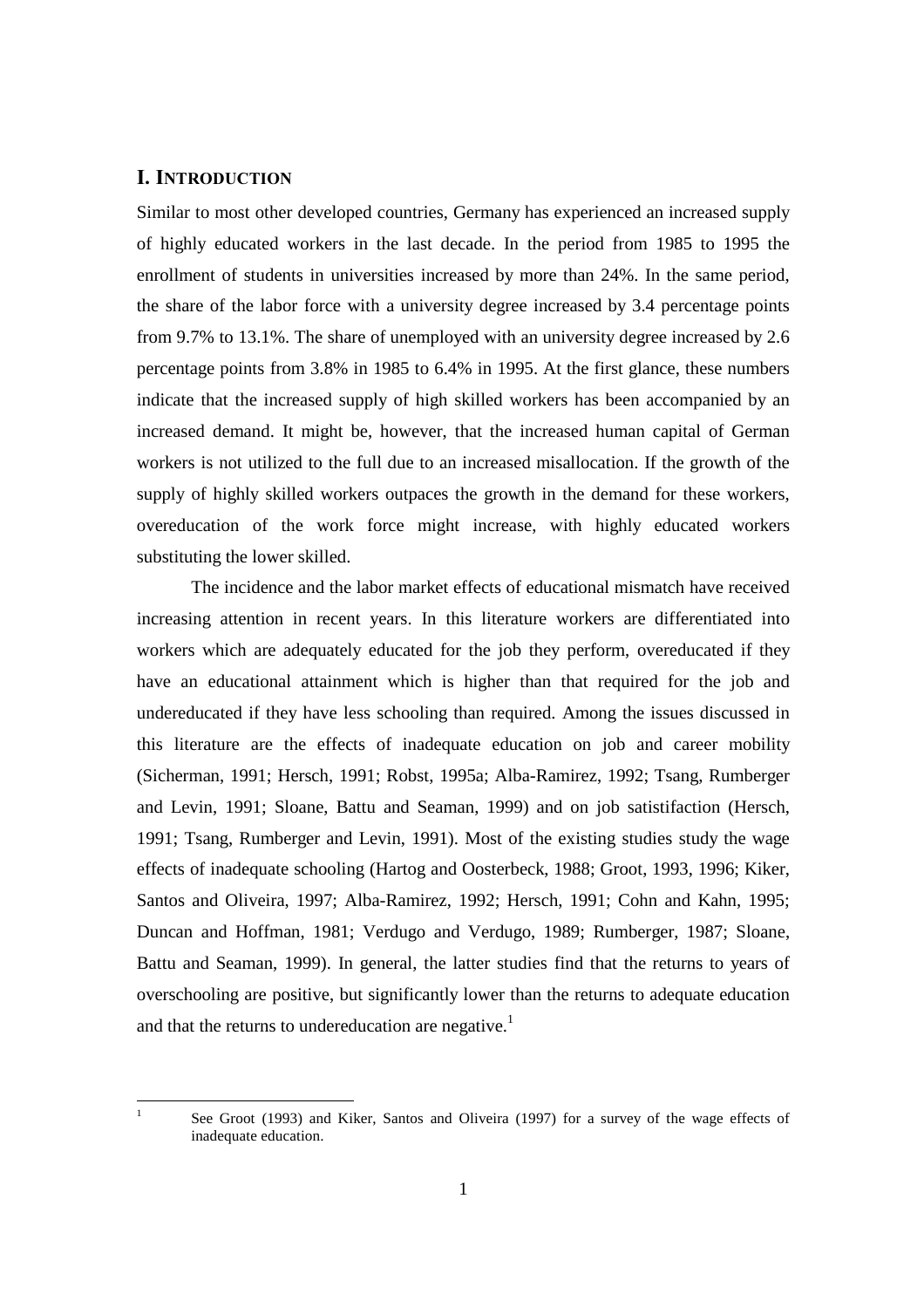This paper expands the existing literature in two respects. First, using a panel data set - the German Socioeconomic Panel (GSOEP) - the paper provides the first investigation of the extent and the wage effects of over- and underschooling in Germany using two different measures of inadequate education. Second, existing studies of the labor market effects of educational mismatch are based solely on cross-section data. It may be the case that the results of these studies are biased due to unobserved heterogeneity. Controlling for unobserved heterogeneity might for example be important when individuals with lower innate ability need more education to attain a job for which they are formally overeducated. Therefore, this paper utilize the panel structure of the data set by estimation random and fixed effects panel estimators to analyze whether previous results concerning the wage effects of inadequate schooling remain when controlling for unobserved individual effects.

Section II gives a brief description of the data set together with a discussion of possible measures of over- and undereducation. This section further outlines the incidence and development of educational mismatch in Germany. The econometric approach used in the analysis is described in Section III. The estimation results are presented in Section IV. The estimation results for pooled OLS are presented first to in order to compare the wage effects of educational mismatch to the results of studies for other countries. Then the results from random and fixed effects models are presented and compared to the results from the pooled OLS estimations to analyze the importance of controlling for unobserved heterogeneity. Section V concludes.

#### **II. OVER- AND UNDEREDUCATION IN GERMANY**

The sample used in this study is drawn from the German Socio-Economic Panel (GSOEP), a panel data set for the years 1984 to 1997 consisting of about 13,500 individuals and 7,000 households living in Germany. All full-time employed, prime-aged males and females of German nationality were selected. Foreigners and East Germans were excluded in order to study just those individuals who received their education in a similar schooling system. In addition, self-employed and those currently in education or training were not considered. After eliminating all observations with missing values, a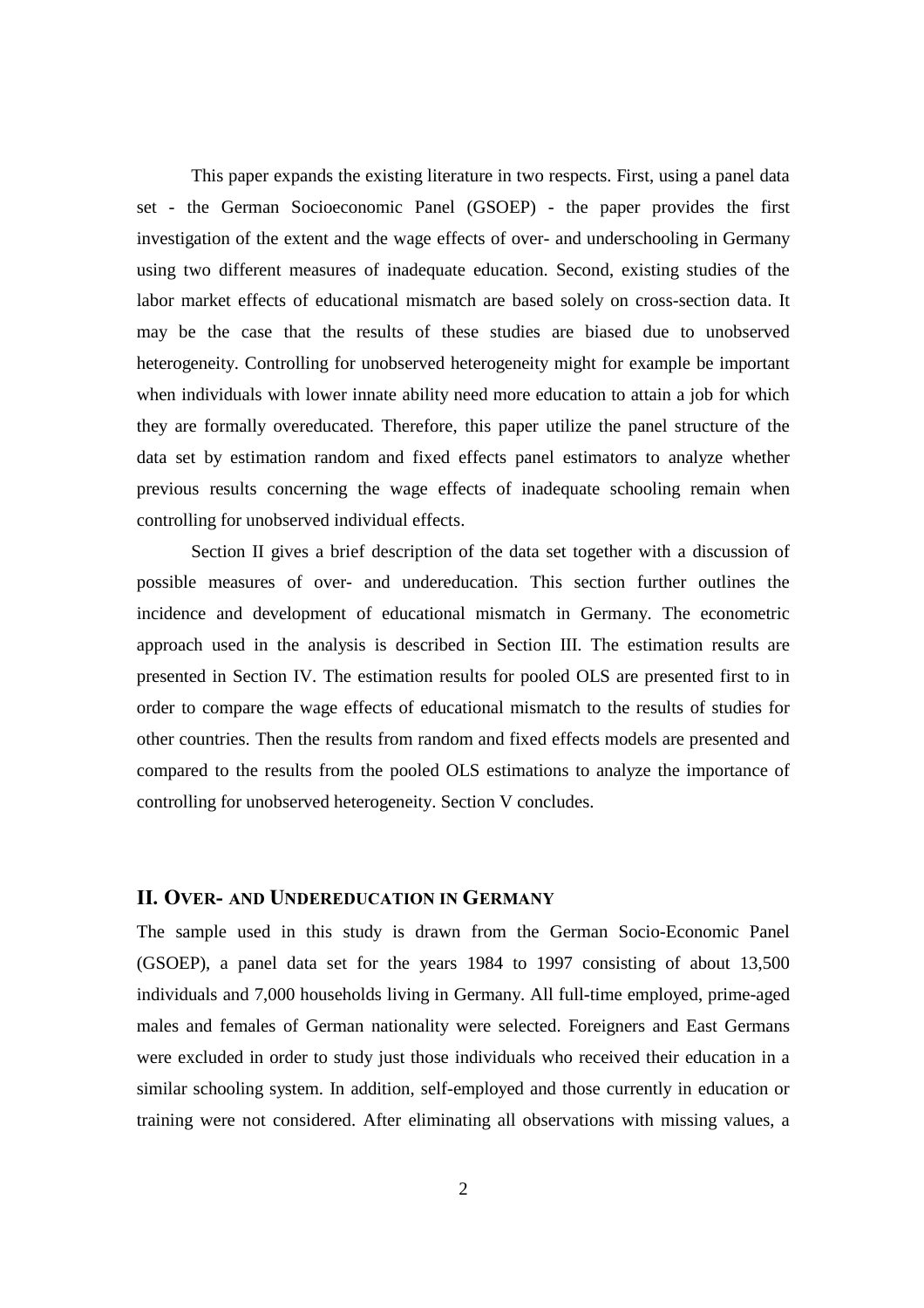final sample of 18,647 person-year observations consisting of 2,945 individuals remained for the analysis.

Educational mismatch is usually measured as the difference between the educational attainment of an individual and the skill requirements of the job the individual performs, i.e., a worker is considered to be overeducated (undereducated) if he has more (less) education than is required for his or her job and adequately educated if his or her education just meets the job requirements. In order to classify a worker to be inadequately educated one has to estimate the amount of schooling required for a particular job. Different approaches have been discussed in the literature to determine the amount of required education. Kiker, Santos and Oliveira (1997) and Sicherman (1991) give a detailed discussion of the advantages and disadvantages of different measures of over- and undereducation.

 Several studies have used an exogenous definition of schooling requirements for the particular occupation the individual is working in order to determine required schooling (Rumberger 1987; Hartog and Oosterbeck, 1988; McGoldrick and Robst, 1996; Kiker, Santos and Oliveira, 1997; Sloane, Battu and Seaman, 1999). A major criticism of this measure arises through the potential measurement errors resulting from translating categorical values of educational requirements into a single continuous variable of years of schooling (Sicherman, 1991). Furthermore, if such a measure is very rigid, misclassifications of workers as over- or undereducated might increase over time, if adjustments of schooling requirements occur due to technological progress or changes in workplace organization (Kiker, Santos and Oliveira, 1997). In Germany, there is no equivalent of an exogenous definition of schooling requirements for different occupations available, such as the *Dictionary of Occupational Titles* in the US. Hence, this type of measurement of educational mismatch cannot be used.

 A second approach is to ask workers directly whether they are over- or undereducated for the job they perform (Sicherman, 1991; Hersch, 1991; Robst, 1995a, 1995b; McGoldrick and Robst, 1996). The main advantage of this measure is that it is jobspecific. It has been criticized, however, due to its subjective nature. Furthermore, the type of question which is used to determine educational mismatch usually refers to the education needed to get a job, not to the education necessary to perform a job. Even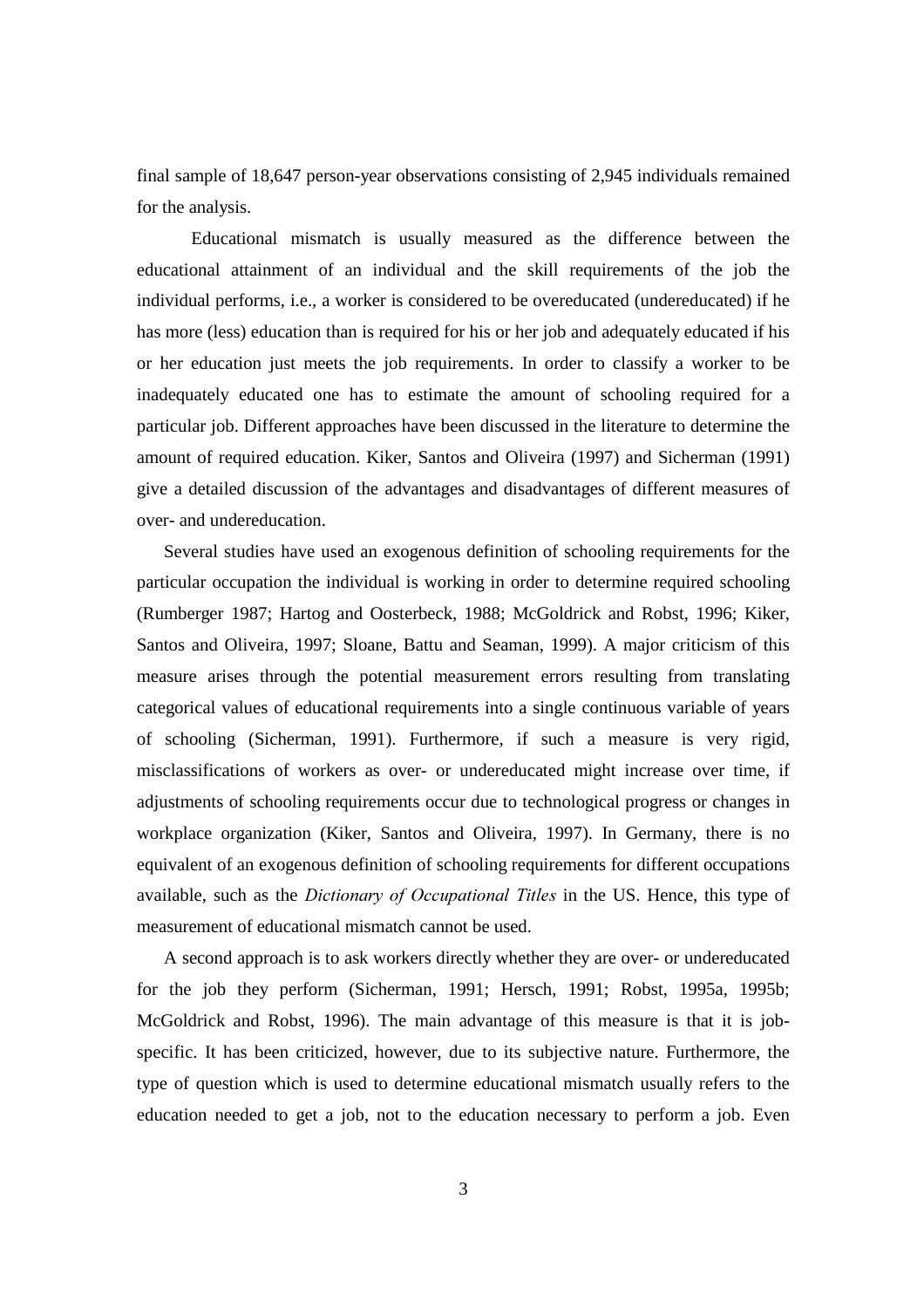though the GSOEP provides a question about the skills required to perform the job an individual is employed in, this information is not suitable for the empirical analysis of the wage effects of inadequate education in Germany either. The categorical values provided within this question cannot be converted into a single measure of years of schooling which is comparable with the coding of actual years of schooling provided in the data set.

 The following empirical analysis makes use of two other possible measures of required schooling. The first measure, which follows from Verdugo and Verdugo (1989), defines required schooling as an one-standard-deviation range around the mean level of schooling within occupations disaggregated at a 3-digit level. Workers are considered to be adequately educated if their actual education falls within this range, overeducated if their actual education is greater than one standard deviation above the mean for the specific occupation, and undereducated if their actual education is more than one standard deviation below the mean education. The main criticism of this measure has also been its subjectivity, since there is no rationale behind the arbitrary choice of one standard deviation. Furthermore, this type of measure results in estimated levels of inadequate schooling, which are far below those of other measures. As Kiker, Santos and Oliveira (1997) note, this measure is more sensitive to technological changes and changes in workplace organization than the others, potentially suggesting misleading conclusions about the development of inadequate schooling over time.

 The second measure of required schooling used in this study is suggested by Kiker, Santos and Oliveira (1997). They suggest using the modal value within a given occupation to measure required schooling. Hence, workers are considered to be adequately educated if their actual education equals the mode value of education within their occupation. Those workers whose actual educational attainment is above the modal education of their specific occupation are considered to be overeducated, those whose actual education falls below the mode are considered to be undereducated. Similar to the measure of Verdugo and Verdugo (1989) the mode-index is determined within 3-digit occupations. The main advantages of this measure over the one proposed by Verdugo and Verdugo (1989) is that it is less sensitive to technological changes and that it provides estimates of inadequate schooling, which are more in line with the first two approaches.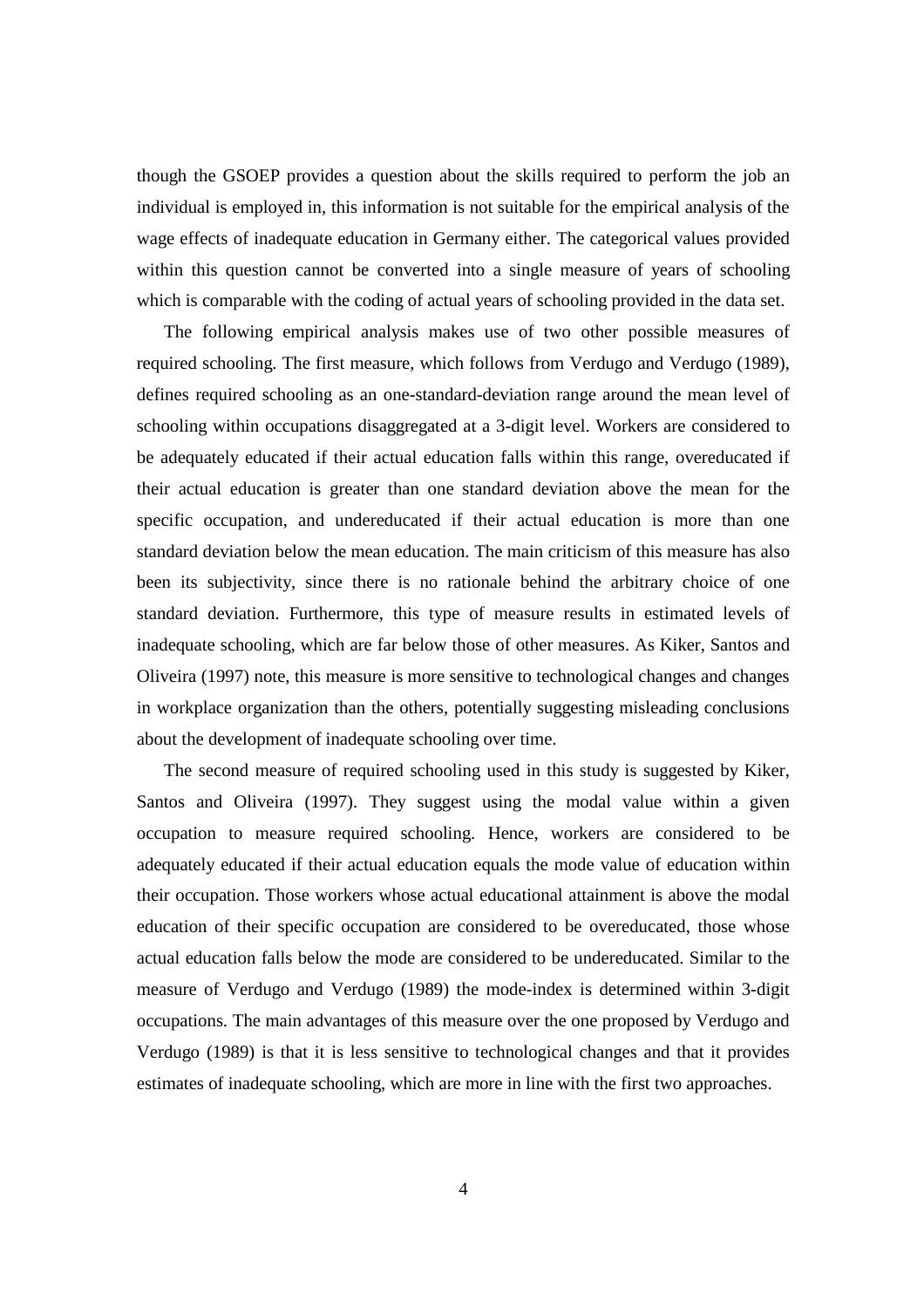Table 1 shows the development of educational mismatch in Germany for the total sample and the male and female sub-samples for the years 1985, 1990 and 1995. Overall, actual years and required years of schooling have slightly increased over time. The development of educational mismatch in Germany also shows an increasing tendency between 1985 and 1995. The increase in educational mismatch is particularly strong for females, where the share of overeducated females increases from 9% in 1985 to 16% in 1995 and the average years of overeducation from 0.09 years in 1985 to 0.26 years in 1995 when using the mean-index. This development might be explained with the increasing number of female students and the increase in female labor force participation.2

 According to the mean-index, the majority of German employees are adequately educated; about 13% of the total sample is estimated to be overeducated and 10% to be undereducated. Note, that these numbers are comparable to those found in the UK (Groot, 1996), lower than those found in The Netherlands (Groot, 1993), and slightly higher than those found for Portugal (Kiker, Santos and Oliveira, 1997) and the US (Verdugo and Verdugo, 1989) when using the same definition of required education. The average years of overeducation varies between 0.12 in 1985 and 0.17 in 1995 and the average years of undereducation remain constant at around 0.07 years. The mode-index gives a slightly different picture of the incidence of educational mismatch in Germany than the meanindex. Both the average years of over- and undereducation as well as the share of employees being over- or undereducated are relatively higher and more volatile for the mode-index. The difference between the two measures reflects the different computation of the two indices. Required education for the mean-index is defined as a range around the mean years of schooling in an occupation and in the mode-index as the most frequent level of schooling. It could be expected that in the mean-index individuals have a higher probability of being classified as adequately educated than in the mode-index (Kiker, Santos and Oliveira, 1997). According to the mode-index, around one quarter of the workers are estimated to be either over- or undereducated, respectively. The average years of overeducation is slightly increasing from 0.46 years in 1985 to 0.55 years in

 $\frac{1}{2}$  In West Germany, the share of enrolled female students to all students increased from 37.9% in 1985 to 40.9% in 1995. The share of females on the labor force increased from 35.6% in 1985 to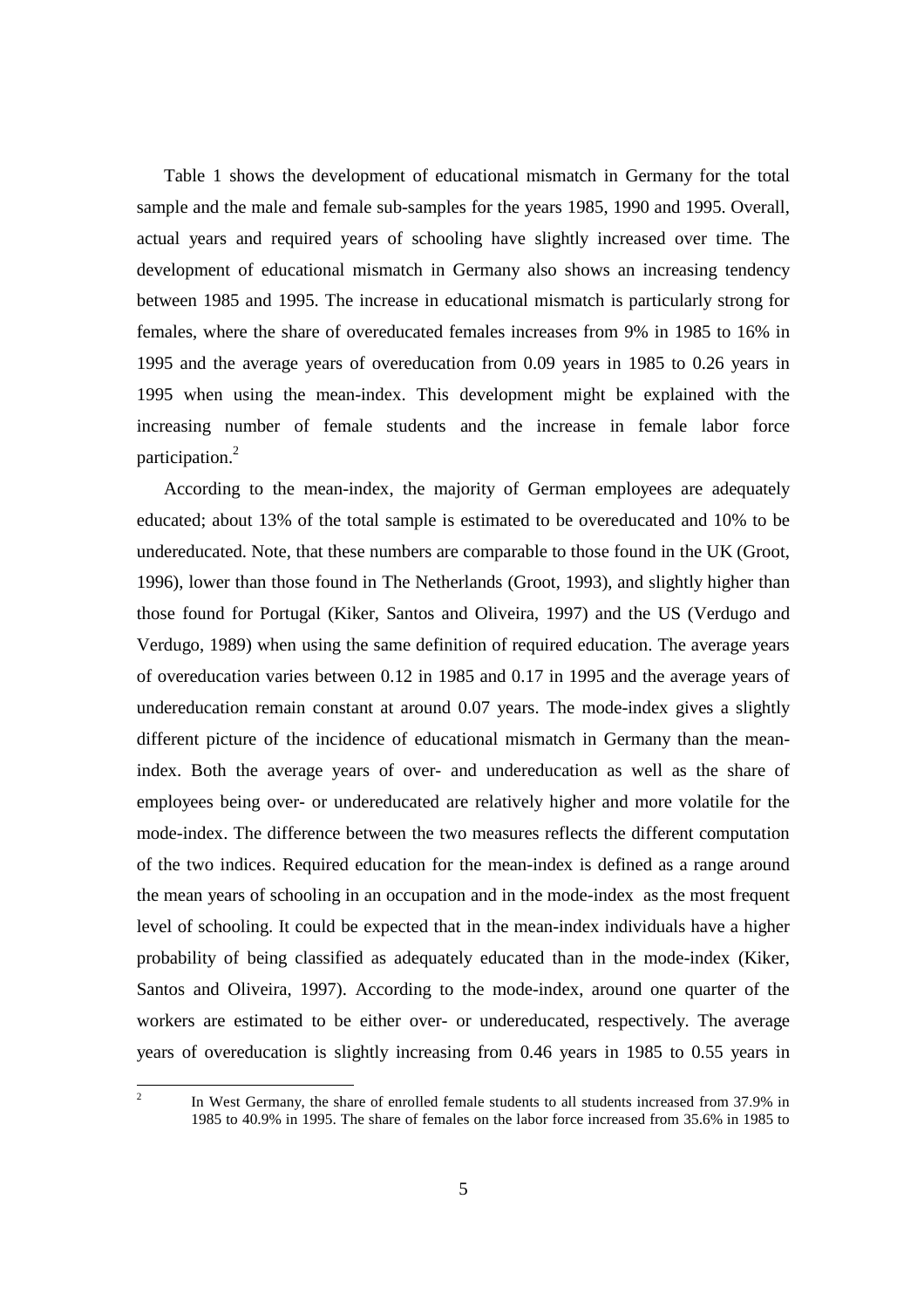1990 and 1995, with the increase being lower for males than for females. Compared to the average years of overeducation, the increase in the average years of undereducation is stronger, rising from 0.47 years in 1985 to 0.64 years in 1995. The increase in the average years of undereducation is mainly driven by the males, who show an increase in both the share of undereducated males and the average years of undereducation.

#### **III. EMPIRICAL APPROACH**

Two basic specifications have been used in the literature to study the wage effects of inadequate schooling. Following Verdugo and Verdugo (1989), the first model can be written as:

$$
\ln Y_{ii} = \alpha_0 + \alpha_1 E_{ii} + \alpha_2 O V_{ii} + \alpha_3 U N_{ii} + X_{ii} \gamma + \varepsilon_{ii},
$$
\n(1)

where  $\ln Y_{ii}$  denotes the log of gross real hourly wages of individual *i* in year *t*,  $E_{ii}$  is the actual years of schooling,  $OV_{ii}$  and  $UN_{ii}$  are dummy variables for overeducation and undereducation, respectively,  $X_{ii}$  is a vector containing other explanatory variables with the corresponding vector of coefficients  $\gamma$ , and  $\varepsilon_{ij}$  is an error term.

 According to equation (1), educational mismatched workers are compared to similar workers with the same level of schooling who work in jobs that require the level of schooling they actually have. In the case where productivity and wages are determined by the actual level of education, the coefficients  $\alpha_2$  and  $\alpha_3$  are expected to be zero. If wages are determined by the education level required to perform a job, any number of years of schooling exceeding the required amount of schooling would be unproductive and the reward to these additional years would be zero. In this case an overeducated worker would earn less than a similar worker with the same level of schooling who is adequately allocated to a job and  $\alpha_2$  would be negative. Similarly, an undereducated worker would

 <sup>38.8%</sup> in 1995.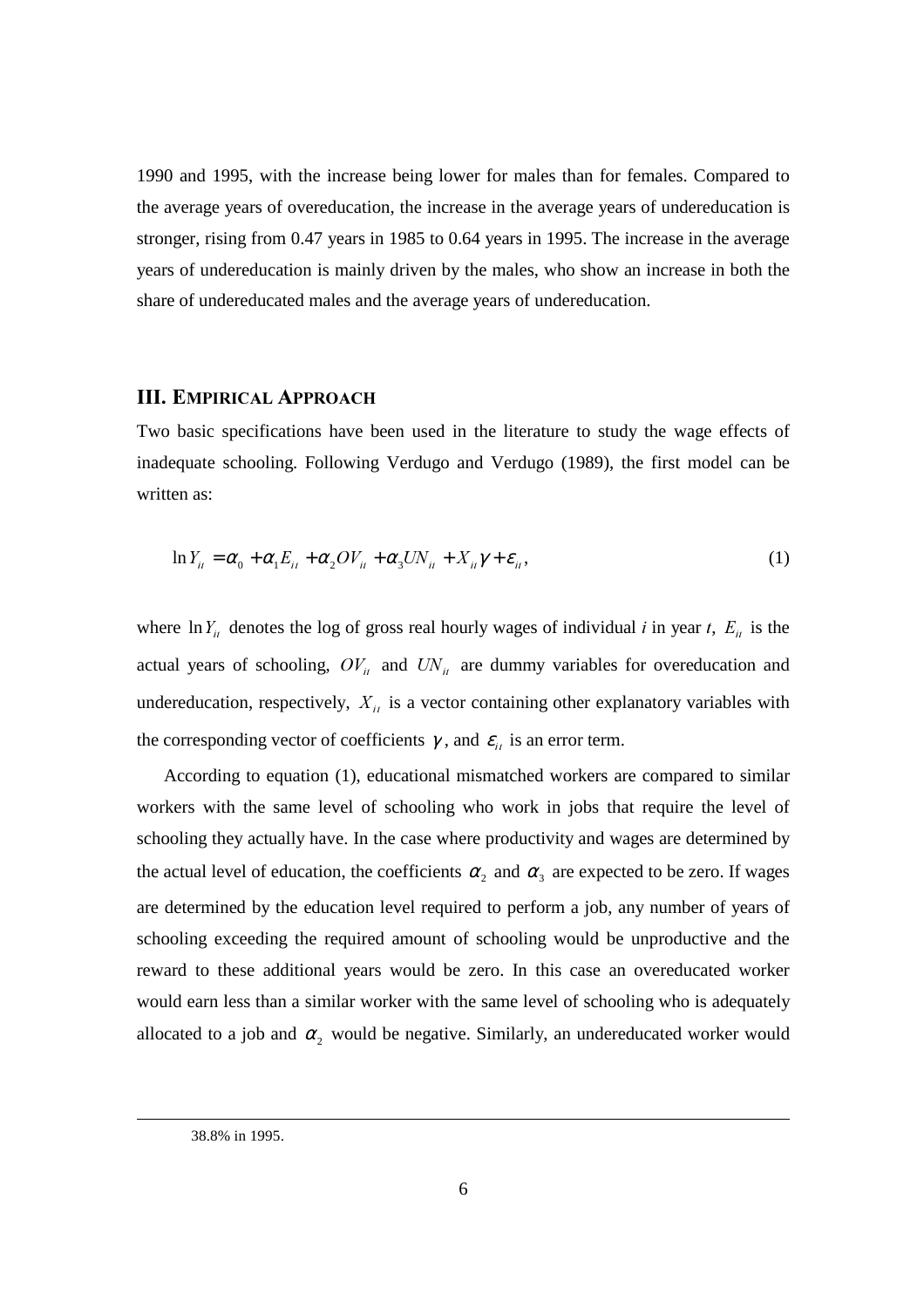earn more than an adequately allocated worker with the same education and  $\alpha_3$  would be positive.

The second model, which is due to Duncan and Hoffman  $(1981)$ , decomposes actual years of schooling  $(E_{ij})$  into required years of schooling  $(E_{ij})$ , years of overschooling  $(E^{\circ}_{ii})$ , and years of underschooling  $(E^{\iota}_{ii})$  using the following definition:

$$
E_{ii} = E_{ii}^r + E_{ii}^o - E_{ii}^u,
$$
 (2)

where

$$
E_{ii}^o = \begin{cases} E_{ii} - E_{ii}^r, \text{if } E_{ii} > E_{ii}^r \\ 0, \text{otherwise} \end{cases}, \text{ and } E_{ii}^u = \begin{cases} E_{ii}^r - E_{ii}, \text{if } E_{ii} < E_{ii}^r \\ 0, \text{otherwise} \end{cases}.
$$
 (3)

Using this definition the second specification can be written as:

$$
\ln Y_{ii} = \beta_0 + \beta_1 E_{ii}^r + \beta_2 E_{ii}^o + \beta_3 E_{ii}^u + X_{ii} \gamma + \varepsilon_{ii},
$$
\n(4)

In this specification  $\beta_1$  is the return to years of required schooling;  $\beta_2$  is the return to an additional year of schooling beyond the schooling requirement compared to workers in the same occupation who have the required education, and  $\beta_3$  is the return to a year of schooling below the schooling requirement, relative to workers in the same occupation who have the required education.

 As Hartog and Oosterbeck (1988) note, two competing theoretical models, the human capital theory and the job competition theory as derived by Thurow (1975), are nested in specification (4). According to the human capital theory, earnings are not affected by the requirements of a particular job, since job level and related variables are subsumed in the age-earnings profile of a Mincer-type wage regression (Mincer, 1974). The human capital

 $\frac{1}{3}$ 

See Groot (1993) for a survey of the empirical evidence using the Duncan-Hoffman specification.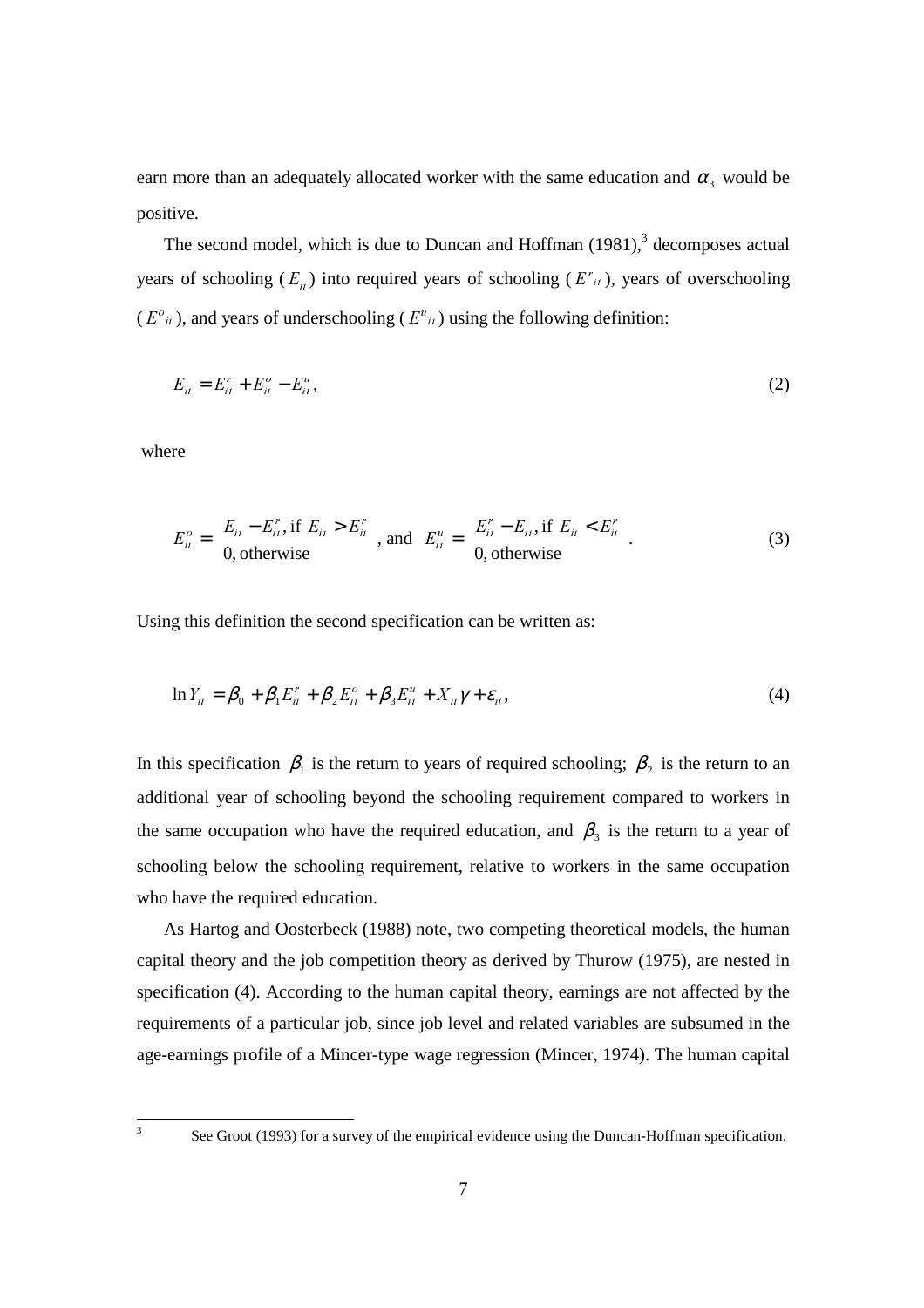model emerges from equation (4) if  $\beta_1 = \beta_2 = -\beta_3$ . In this case, equation (4) reduces to the standard human capital earnings equation:

$$
\ln Y_{ii} = \gamma_0 + \gamma_1 E_{ii} + \varepsilon_{ii}, \qquad (5)
$$

 In contrast to the human capital theory, the job competition theory is a demand-side theory, where marginal productivity is taken as a fixed characteristic of a particular job and is not related to the characteristics of the worker. Therefore, earnings are related to the job rather than to the worker. The job competition model emerges from equation (4) when  $\beta_2 = \beta_3 = 0$ .

 Equations (1), (4) and (5) are estimated for the total sample as well as the male and female sub-samples using the mean- and mode-index which were described in the previous section. The vector of other control variables,  $X_{ii}$ , includes age and age squared, tenure and tenure squared, a dummy for marital status, three dummies for firm size, two dummies for region, five dummies for industries and year dummies. $4$ 

 So far, existing empirical studies on the wage effects of inadequate schooling are based on cross-section data. However, it might be that the results of these studies are biased due to unobserved heterogeneity of individuals. Controlling for unobserved heterogeneity might be important if individuals with lower innate ability need more education to attain a job for which they are formally overeducated. Robst (1995b) for example shows for the US, that there is a negative relationship between college quality and the probability of being overeducated and a positive relationship between college quality and the probability of leaving the overeducation status. Following this argument, one would expect that the estimated coefficients on the overeducation dummy in equation (1) will become more positive when controlling for unobserved heterogeneity, since unobserved ability and the probability to be overeducated are negatively correlated. Applying the same argument, the coefficient on the undereducation dummy should become less positive, since unobserved ability and the probability to be undereducated are positively correlated. In order to be able to draw comparisons with previous studies,

 The estimation results for these additional explanatory will not be discussed. A full set of the estimation results is available on request.

 $\frac{1}{4}$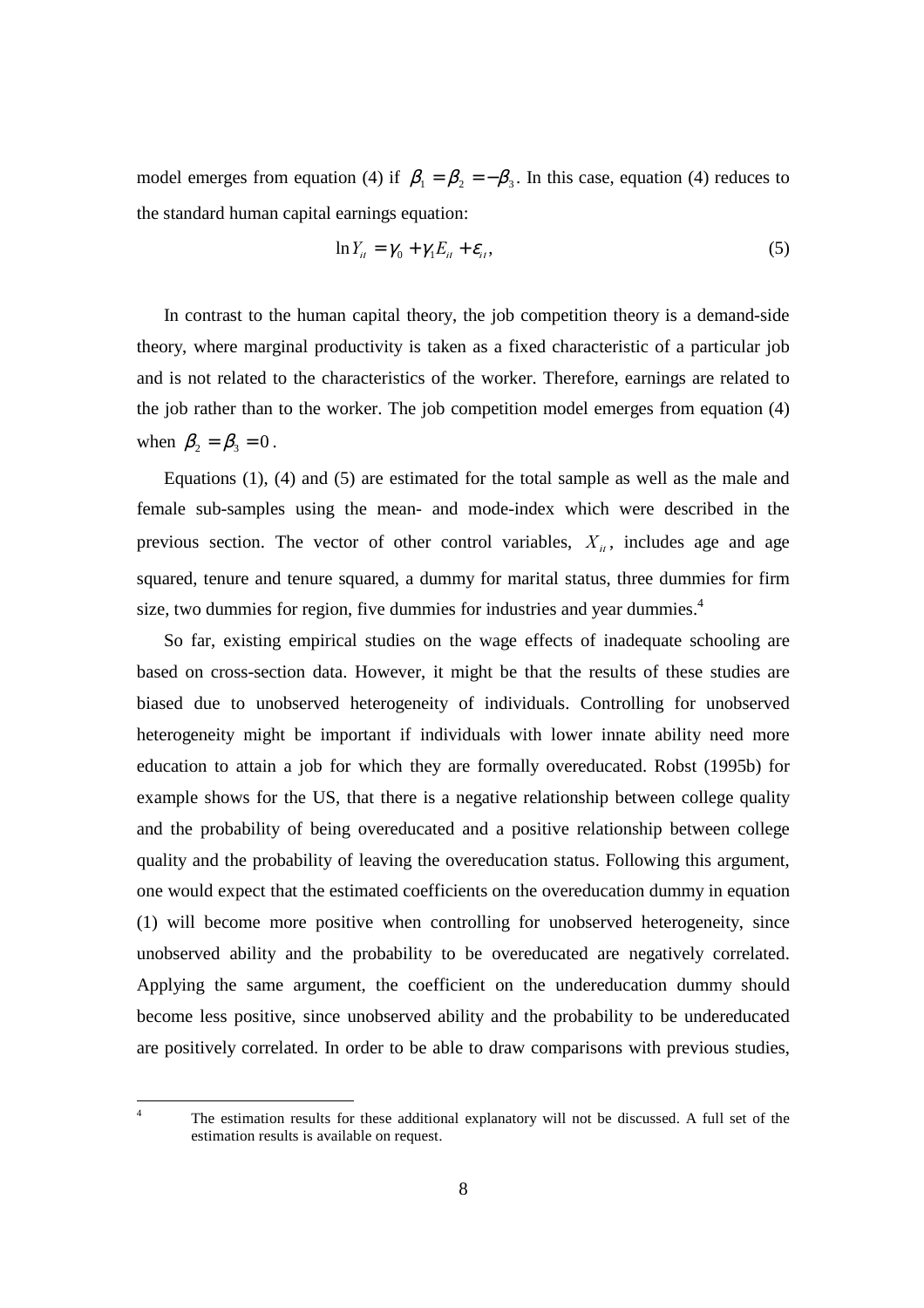equations (1) and (4) are estimated using pooled OLS. The role of unobserved heterogeneity will be analyzed by applying random and fixed effects panel estimators.<sup>5</sup>

 Table 2 contains some descriptive statistics for the total sample together with the respective overall and the between and within group variation. Table 2 shows that the required schooling and the different variables describing educational mismatch have a much lower within-group variation for the mean-index when compared to the modeindex. The low within-group variation for the variables calculated on the basis of the mean-index cast some doubts on whether the wage effects of educational mismatch could be identified in the fixed effects model.

#### IV. THE RETURNS TO OVER- AND UNDEREDUCATION

The estimation results on equation (1) are reported in Table 3. For the mean-index, the results for the pooled OLS suggest that overeducated workers earn 4.8% less and undereducated workers 5% more than workers with the same amount of education who are working in occupations, which fully utilize their educational level. Overeducated males do not earn significantly less than male workers with the same educational level who work in occupations they are adequately educated for. Undereducated male workers earn 7.2% more than similar workers in occupations where education requirements correspond to utilized levels. Overeducated females earn 15.4% less than similar females in occupations for which they are adequately educated for. Being undereducated, however, does not lead to a significant earnings advantage for females.

 Using the mode-index, the coefficient on the overeducation dummy becomes statistically insignificant for the total sample and for males. The earnings disadvantage for overeducated females drops to 5.3%. The coefficients on the undereducation dummy more than double for the full sample, increases to 0.118 for the male sample and becomes significant for the female sample. Overall, the estimation results using pooled OLS are in line with previous studies using the same specification, i.e., overeducated workers earn less and undereducated workers earn more than equally educated workers who are employed in occupations which fully utilize their education.

 $\frac{1}{5}$ 

See Hsiao (1986) and Baltagi (1995) for surveys of panel data estimation techniques.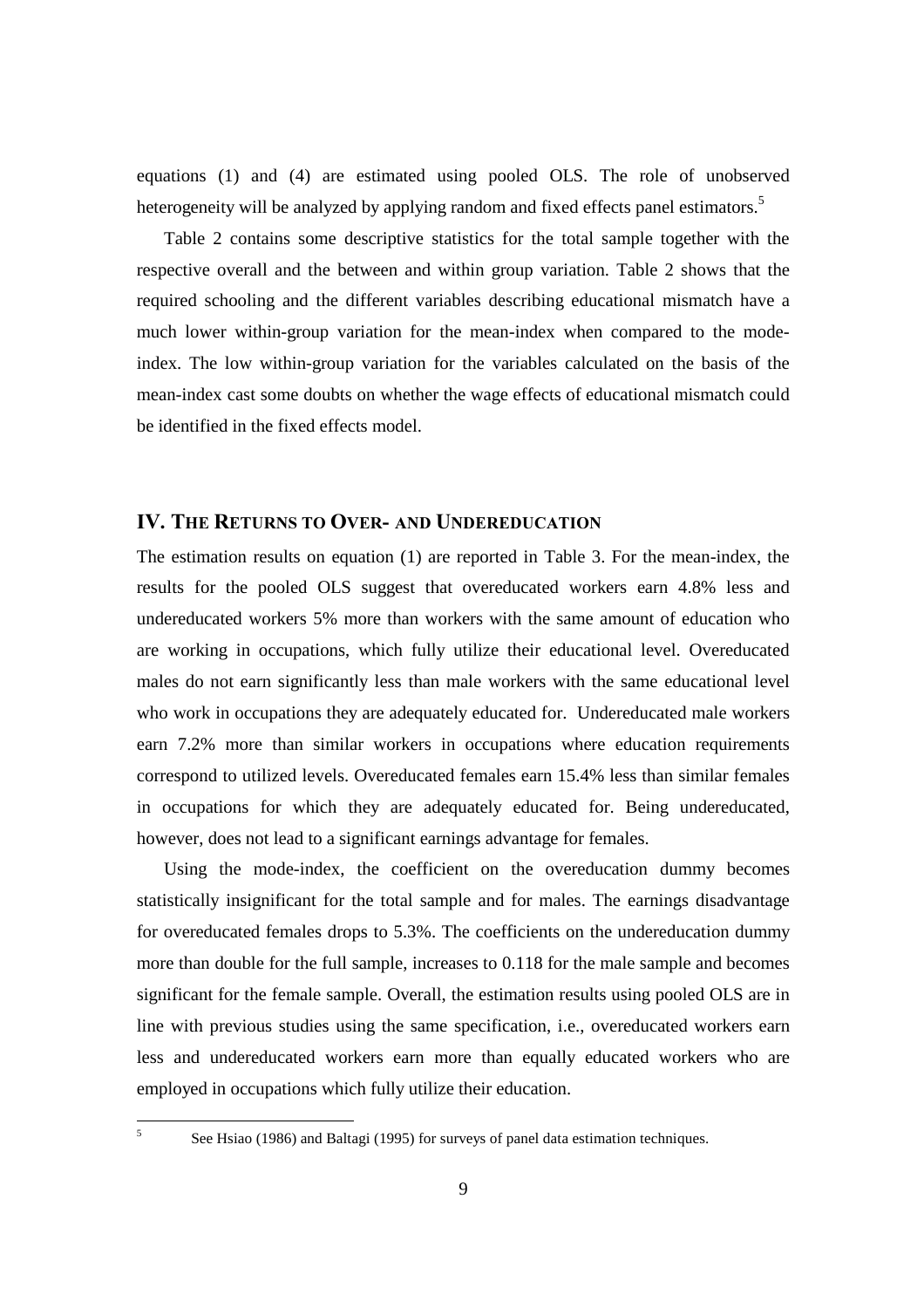Accounting for unobserved heterogeneity changes the above picture dramatically. Lagrange multiplier tests for random effects (Breusch and Pagan, 1980) favors the random effects model over the pooled OLS and Hausman specifications tests (Hausman, 1978) show that the random effects model could be rejected against the fixed effects model for all specifications. Note however, that the estimated coefficients for the used schooling variables should be interpreted with care, since the low within variation of these variables (see Table 2) cause doubts that the effects of these variables could be identified.

 For all sub-samples, the absolute values of the estimated coefficients on the dummies indicating educational mismatch are significantly lower in the random effects model compared to the pooled OLS. The undereducation dummies for the total and the male sample become even statistically insignificant when using the mean-index. Except for undereducated females, which experience an earnings disadvantage of 2.1% when using the mode-index, all coefficients on the over- and undereducation dummies become statistically insignificant in the fixed effects model. In contrast to the results of the pooled OLS regression, the results for the panel estimates suggest that the returns to schooling are determined independently from the occupation an individual performs. The results for the panel estimates further indicate the importance to control for unobserved heterogeneity when estimating the Verdugo-Verdugo model.

 Table 4 reports the estimation results for equation (4) and (5). Concentrating first on the estimation results obtained by pooled OLS for the total sample it appears that the returns to actual years of schooling is about 5.8% and that males display higher returns than females. These results are similar to those obtained in other German studies using the same data set (Haisken-DeNew and Schmidt, 1999). The returns to required schooling are significantly higher than the returns to actual years of schooling, especially when using the mean-index. The returns to required schooling are 7.9% when using the meanindex and 6.4% when using the mode index. Males receive lower returns to required schooling than females when using the mean-index. Based on the mode-index, however, the returns to required schooling do not vary with gender.

 For the pooled OLS, all coefficients of the years of over- and underschooling are statistically significant and have the expected sign, with the exception of the coefficent on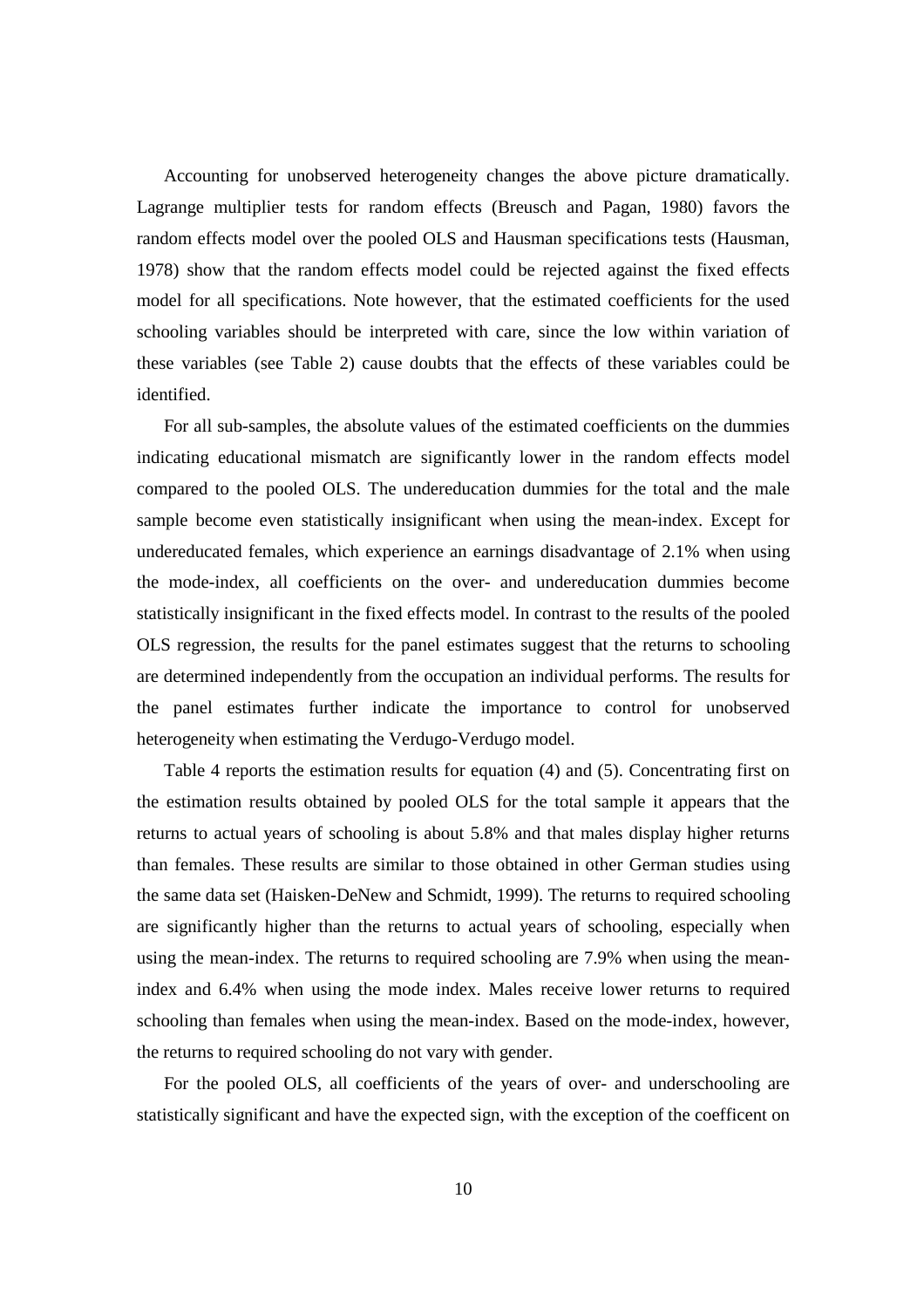years of overschooling, which is insignificant for females when using the mean-index. Using the mean-index, the returns to a year of overeducation is 10.5% for males and significantly larger than the returns to an additional year of required schooling. Note, however, that the returns to a year of overschooling for males drops to 6.2% and that the difference between the returns to overschooling and required schooling becomes insignificant when using the mode-index. For females the returns to a year of overschooling is insignificant when using the mean-index and 2.4% when using the mode-index. The latter is significantly lower than the returns to an additional year of required schooling. Undereducated workers earn significantly less than adequately educated workers for all sub-samples. Note, that the absolute value of the estimated coefficient on years of underschooling is significantly lower when using the mode-index. For males the returns to a year of undereducation are -5.6% when using the mean-index and -2.3% when using the mode-index; for females the respective returns are -10.7% and -3.6%. Overall these results imply, that adequately educated and overeducated male workers receive about the same returns to schooling, while overeducated females receive lower returns for an additional year of schooling than adequately educated females. Undereducated workers, in particular undereducated females, earn consistently less than adequately educated workers.

 Table 4 also provides the values of F-tests for the prediction of the human capital model that the years of adequate-, over- und undereducation should be rewarded equally, i.e.  $\beta_1 = \beta_2 = -\beta_3$ , and for the prediction of the job competition model that only adequate schooling is rewarded, i.e.  $\beta_2 = \beta_3 = 0$ . The F-test for the pooled OLS results shows that the human capital hypothesis of equal returns on adequate-, over-, and underschooling could be rejected at the 1% level for all specifications except for the full sample when using the mean-index and for females, where the hypothesis could be rejected only at the 10% level when using the mean-index. The F-tests on the validity of the job competition model could be strongly rejected at the 1% level for both measures of educational matching and all sub-samples.

Similar to the results for the Verdugo and Verdugo model, the estimation results change when accounting for unobserved heterogeneity. For all specifications, Hausman specification tests and Lagrange multiplier tests indicate that the random effects model is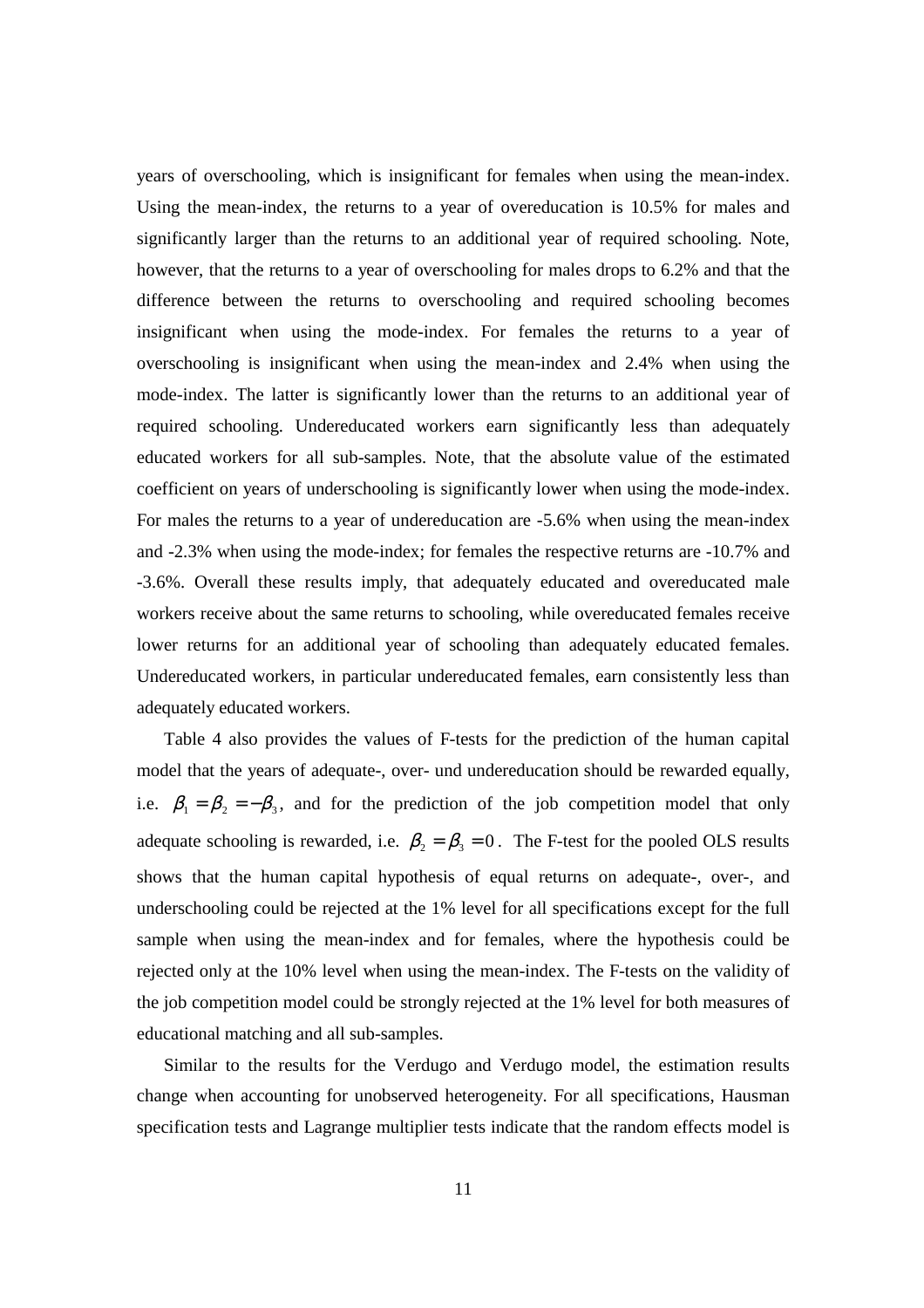rejected against the fixed effects model and that the pooled OLS is rejected against the random effects model. As already noted, the estimation results for the fixed effects model when using the mean-index should be interpreted with care because of the small within group variation of the variables used on required schooling and over- and undereducation. Apart from the random effects model for both indices, only the results of the fixed effects model using the mode-index are therefore discussed here.

 For both the random and fixed effects model, the difference between the returns to actual years of schooling and the return to required schooling becomes smaller if compared to the results of the pooled OLS. The estimated coefficients on years of overeducation drop in absolute size for the total and the male sample and rise for the female sample, whereas the absolute value for the rate of return of underschooling increases in all cases for the random effects model. Furthermore, the differences between the returns to a year of required schooling and the returns to a year of overschooling becomes smaller and in most cases even insignificant. <sup>6</sup> For the random effects model on the basis of the mean-index and the fixed effects model when using the mode-index the human capital hypothesis of equal returns to adequate-, over-, and underschooling could not be rejected at least at a 5% level. In the random effects model using the mode index, the human capital assumption could be strongly rejected for the males, but not for the females. Similar to the pooled OLS, the job competition model could be rejected for all specification and sub-samples for both the random effects and the fixed effects model.

 One might argue, that the indexes used for defining educational mismatch, especially the mode-index, might be biased due to the occurrence of small cell sizes within 3-digit occupations. Therefore, all estimations were repeated using the two indexes calculated on a 2-digit occupational level. At this level there are much larger cell sizes within occupations and results should be less affected by the occupational mobility of individuals. We further estimated all the specifications on a restricted sample, where

-

<sup>6</sup> F-tests on the hypothesis that  $\beta_1 - \beta_2 = 0$ , which are not reported here, could not be rejected at least at a 5%-level for all sub-samples in the random-effects model when using the mean-index and for the total sample and the female sub-sample in the fixed effects model when using the mode-index. For the male sub-sample the hypothesis could not be rejected at the 10%-level in the fixed effects model.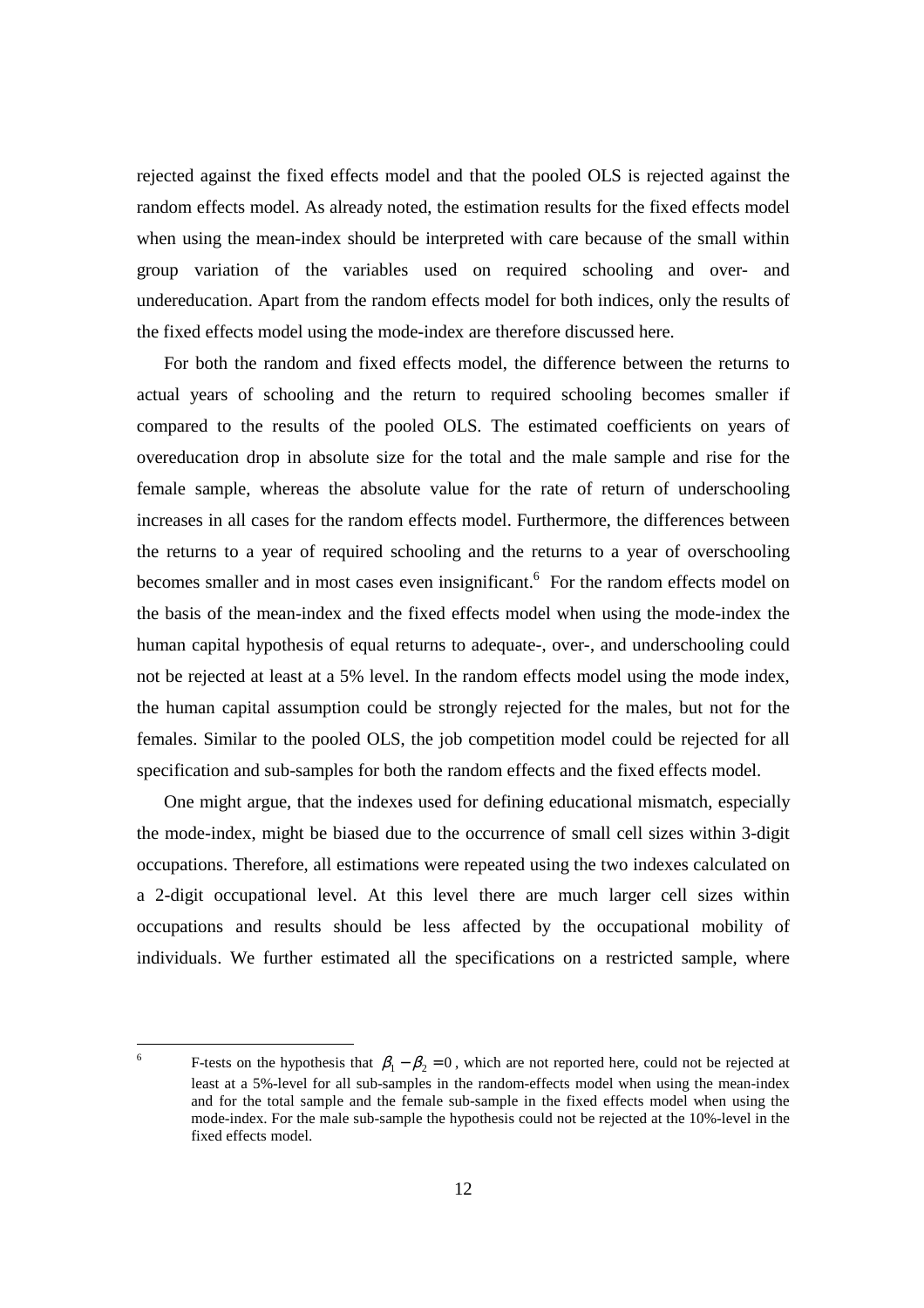occupations with less than 70 observations within each occupation were excluded. The estimation results reported above are very robust to these changes.<sup>7</sup>

#### V. CONCLUSION

 $\frac{1}{7}$ 

This paper provides an empirical evaluation of the wage effects of over- und undereducation using a German panel data set. In particular, the paper investigates the to control for unobserved heterogeneity when estimating the wage effects of educational mismatch. The empirical analysis of the paper uses two different measures of educational mismatch, drawn from previous literature. The first measure defines required education as a one-standard-deviation range around the mean schooling level in 3-digit occupations. The second measure defines required schooling as the modal value of years of schooling in 3-digit occupations. Both measures indicate, that educational mismatch in Germany increased slightly between 1985 and 1995, particularly for females. The two measures, however, give a different picture of the level of educational mismatch. Whereas the mean-index implies that the majority of West German workers is adequately educated for the jobs they perform, the mode-index shows that about 50% of the employees are either over- or undereducated.

 The results of the effects of educational mismatch on wages using pooled OLS estimation are broadly in line with the existing literature. Overeducated workers earn less and undereducated workers earn more than workers with the same level of educational attainment, but who work in occupations which fully utilize their education. Compared to co-workers in the same occupation who are adequately educated, overeducated workers earn more and undereducated workers receive less. The rate of return to a year of schooling required for a job and the rate of return to a year of overeducation are similar for males, whereas females receive lower returns to a year of overeducation than to a year of required schooling. The rates of return to a year of undereducation are consistently negative for both measures of educational mismatch and for all sub-samples. Finally, the estimation results for the pooled OLS imply that both, the human capital model, which

 The estimation results using the two indexes based on 2-digit occupations and the restricted sample are available on request.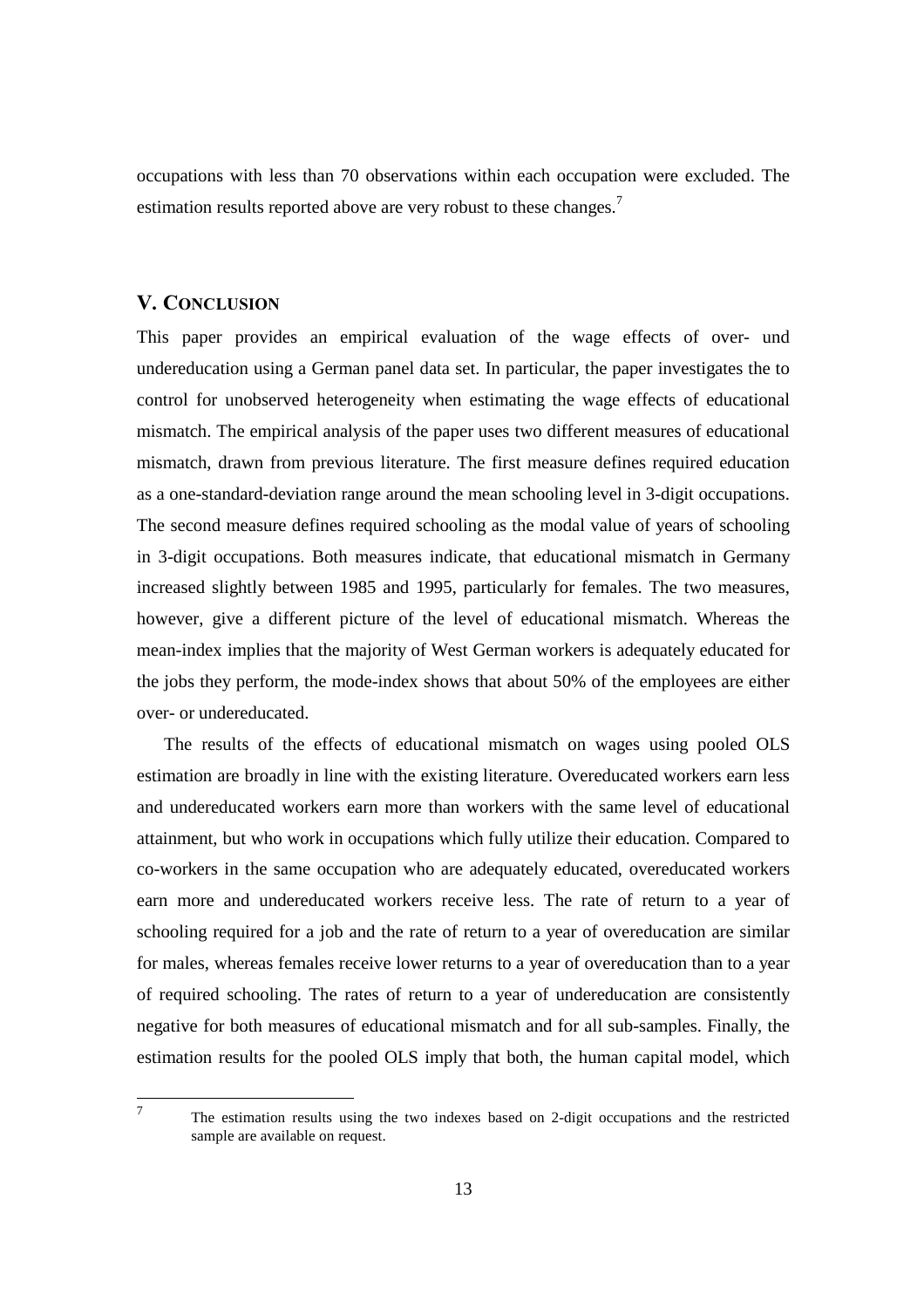assumes equal rate of returns to adequate-, over-, and underschooling, and the job competition model, which assumes that there are no returns on over- and underschooling, could be strongly rejected.

 The estimated effects change dramatically when one controls for unobserved heterogeneity by using panel estimation techniques. The earnings differences between inadequately educated workers and equally educated workers who work in occupations for which they are adequately educated become statistically insignificant when controlling for unobserved heterogeneity. The absolute value of the rates of return to years of overschooling becomes similar to the rates of return to required schooling, and the rates of return to a year of underschooling becomes more negative. Similar to the results for the pooled OLS, the job competition model could be strongly rejected when using panel estimators. When controlling for unobserved heterogeneity, however, the assumptions of the human capital model could no longer be rejected. The results of this paper indicate the need to test whether existing results on the labor market effects of educational mismatch for various countries change, when the importance of unobserved individual effects is taken into account.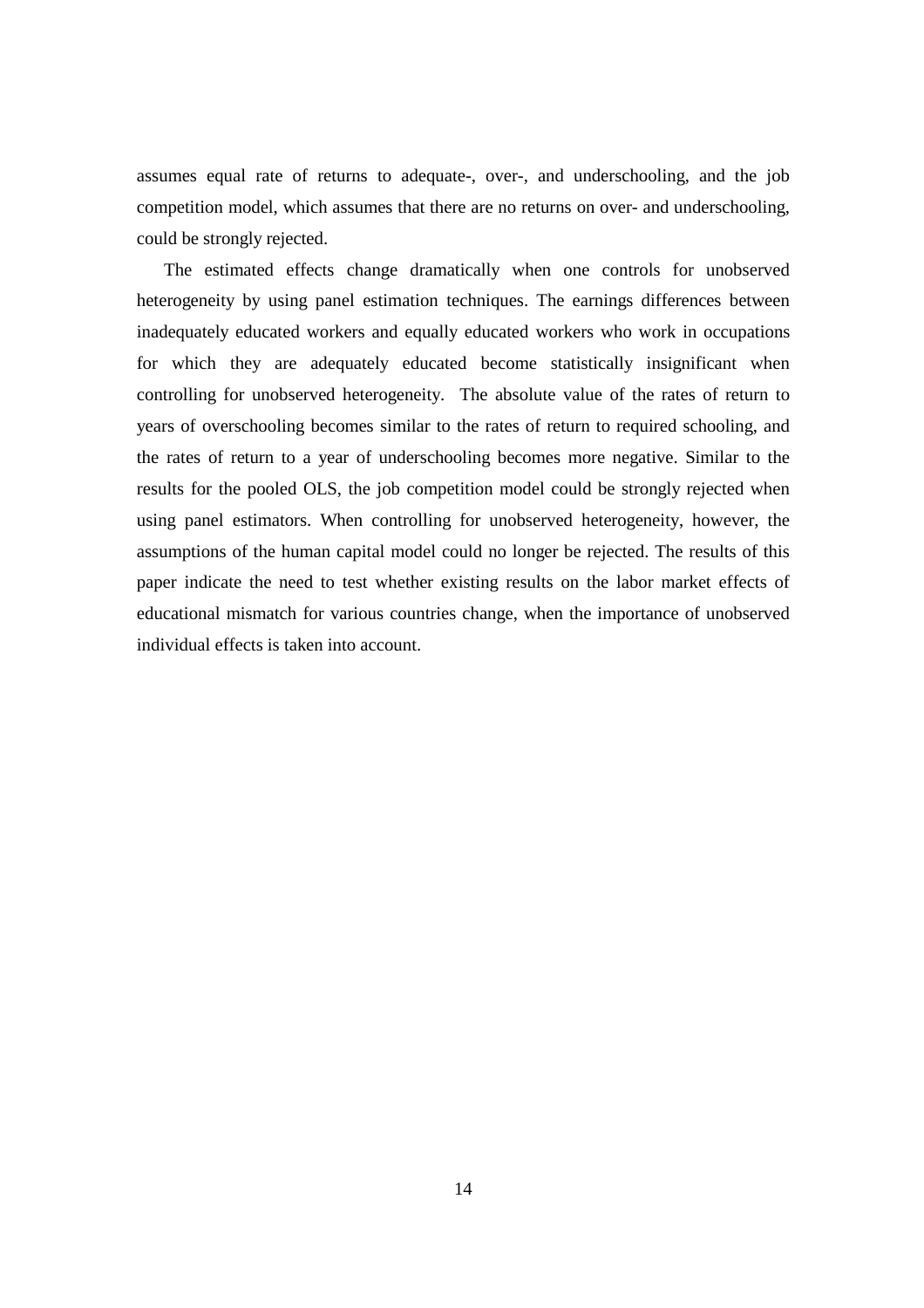#### **REFERENCES**

- Alba-Ramirez, A. (1992): "Mismatch in the Spanish Labor Market: Overeducation," Journal of Human Resources, 26. 259-278.
- Baltagi, B. H. (1995): *Econometric Analysis of Panel Data*. New York: John Wiley.
- Breusch, T. and A. Pagan (1980): "The LM Test and Its Applications to Model Specification in Econometrics," Review of Economics Studies, 47, 239-254.
- Cohn, E. and S. P. Kahn (1995): "The Wage Effects of Overschooling Revisited," Labour Economics, 2, 67-76.
- Duncan, G. J. and S. D. Hoffman (1981): "The Incidence and Wage Effects of Overeducation," Economics of Education Review, 1(1), 75-86.
- Groot, W. (1993): "Overeducation and the Returns to Enterprise-related Schooling," Economics of Education Review, 12(4), 299-309.
- Groot, W. (1996): "The Incidence of, and Returns to Overeducation in the UK," Applied Economics, 28, 1345-1350.
- Haisken-DeNew, J. P. and C. M. Schmidt (1999): "Money for Nothing and Your Chips for Free? The Anatomy of the PC Wage Differential," DIW Discussion Papers no. 178. Berlin.
- Hartog, J. and H. Oosterbeek (1988): "Education, Allocation and Earnings in the Netherlands: Overschooling?," Economics of Education Review, 7(2), 185-194.
- Hausman, J. (1978): "Specification Tests in Econometrics," Econometrica, 46, 1251-1271.
- Hersch, J. (1991): "Education Match and Job Match," Review of Economics and Statistics, 73, 140-144.
- Hsiao, C. (1986): Analysis of Panel Data. New York: Cambridge University Press.
- Kiker, B. F., M. C. Santos and M. M. de Oliveira (1997): "Overeducation and Undereducation: Evidence for Portugal," Economics of Education Review, 16(2), 111-125.
- McGoldrick, K.M. and J. Robst (1996): "Gender Differences in Overeducation: A Test of the Theory of Differential Overqualification," American Economic Review, 86(2), 280-284.
- Mincer, A. (1974): Schooling, Experience and Earnings. New York: NBER.
- Rumberger, R. W. (1987): "The Impact of Surplus Schooling on Productivity and Earning," Journal of Human Resources, 22(1), 1-50.
- Robst, J. (1995a): "Career Mobility, Job Match, and Overeducation," Eastern Economic Journal, 21(4), 539-550.
- Robst, J. (1995b): "College Quality and Overeducation," Economics of Education Review, 14(3), 221-228.
- Sicherman, N. (1991): "Overeducation in the Labor Market," Journal of Labor Economics, 9(2), 101-122.
- Sloane, P. J., H. Battu and P. T. Seaman (1999): "Overeducation, Undereducation and the British Labour Market," Applied Economics, 31, 1437-1453.

Thurow, L. C. (1975): Generating Inequality. New York: Basic Books.

Tsang, M. C., R. W. Rumberger, and H. M. Levin (1991): "The Impact of Surplus Schooling on Worker Productivity," Industrial Relations, 30(2), 209-228.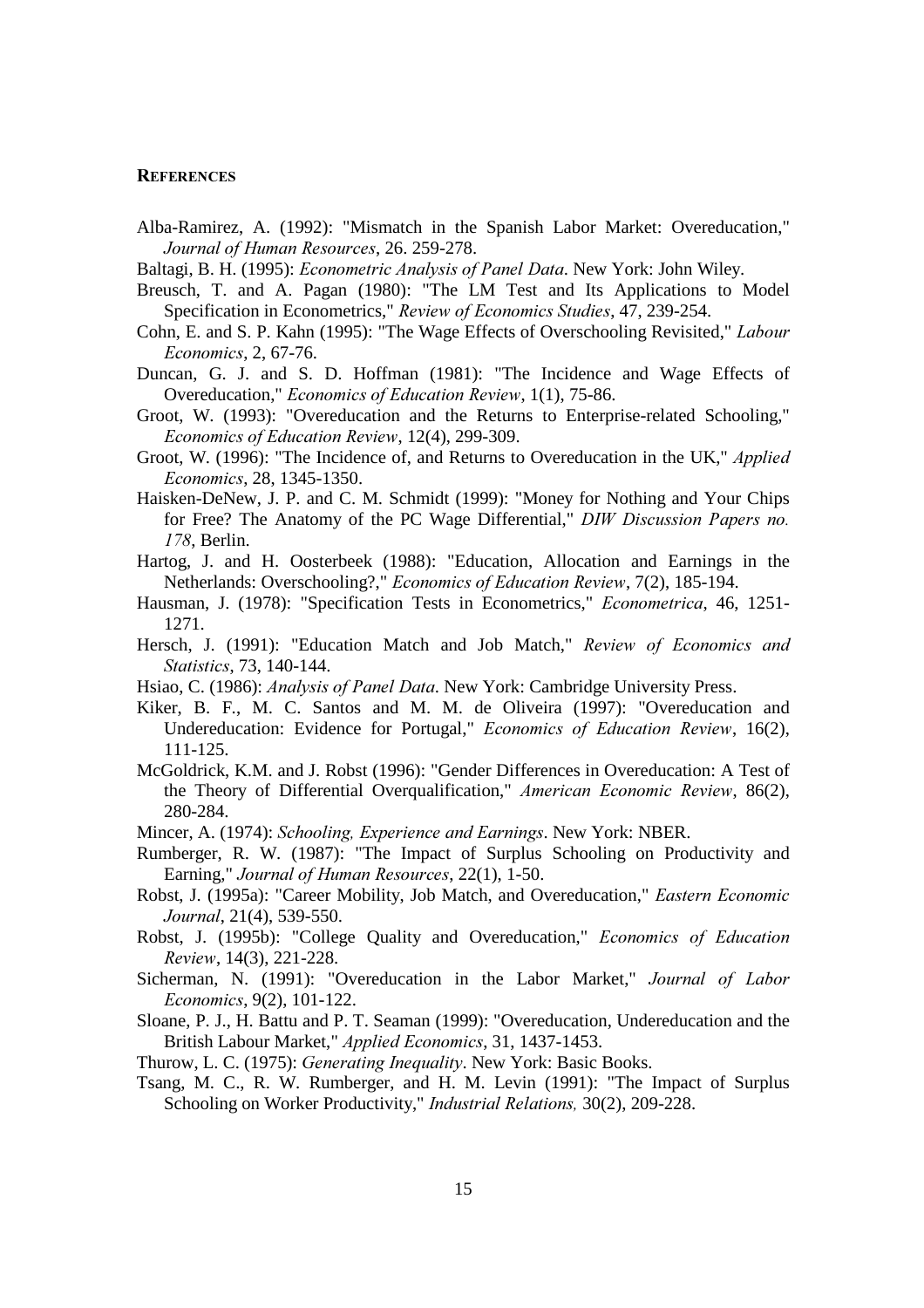Verdugo, R. and N. Verdugo (1989): "The Impact of Surplus Schooling on Earnings: Some Additional Findings," Journal of Human Resources, 24, 629-643.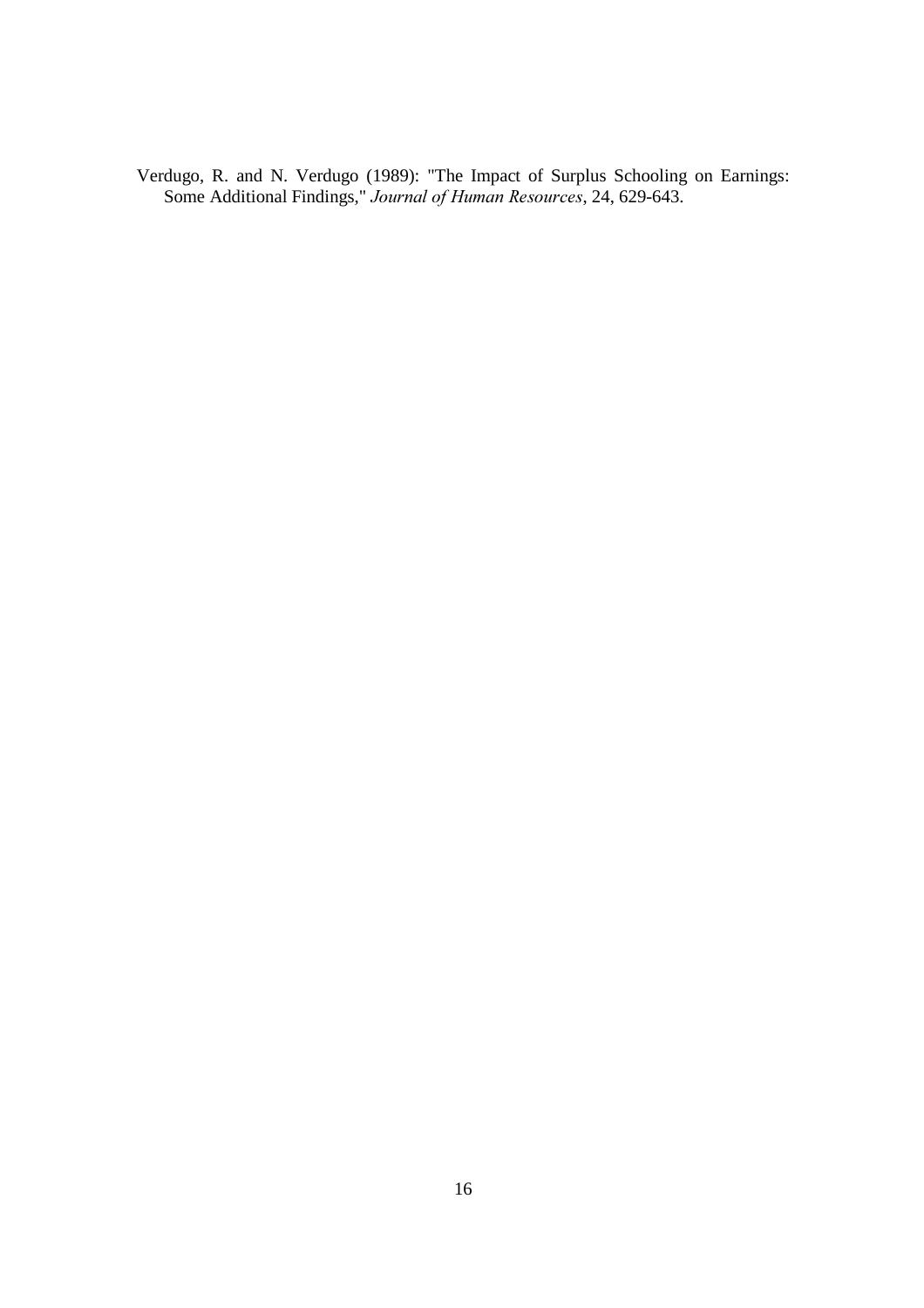|                           |                | <b>Total</b>   |                |                | Male           |                | Female         |                |                |  |  |  |  |
|---------------------------|----------------|----------------|----------------|----------------|----------------|----------------|----------------|----------------|----------------|--|--|--|--|
|                           | 1985           | 1990           | 1995           | 1985           | 1990           | 1995           | 1985           | 1990           | 1995           |  |  |  |  |
|                           |                |                |                |                |                |                |                |                |                |  |  |  |  |
| Years of Schooling        | 11.96          | 11.97          | 12.17          | 11.99          | 11.99          | 12.17          | 11.85          | 11.91          | 12.19          |  |  |  |  |
|                           | (0.08)         | (0.09)         | (0.12)         | (0.09)         | (0.10)         | (0.12)         | (0.15)         | (0.19)         | (0.31)         |  |  |  |  |
|                           |                |                |                |                |                |                |                |                |                |  |  |  |  |
| Mean-Index                |                |                |                |                |                |                |                |                |                |  |  |  |  |
| Years of Required         | 11.94          | 11.88          | 12.12          | 11.92          | 11.88          | 12.16          | 12.01          | 11.87          | 12.03          |  |  |  |  |
| Schooling                 | (0.06)         | (0.07)         | (0.09)         | (0.07)         | (0.08)         | (0.10)         | (0.12)         | (0.12)         | (0.18)         |  |  |  |  |
|                           |                |                |                |                |                |                |                |                |                |  |  |  |  |
| Years of<br>Overeducation | 0.12<br>(0.01) | 0.16<br>(0.02) | 0.17<br>(0.05) | 0.13<br>(0.02) | 0.16<br>(0.02) | 0.14<br>(0.02) | 0.09<br>(0.02) | 0.18<br>(0.05) | 0.26<br>(0.17) |  |  |  |  |
|                           |                |                |                |                |                |                |                |                |                |  |  |  |  |
| Years of                  | 0.06           | 0.07           | 0.08           | 0.06           | 0.07           | 0.08           | 0.08           | 0.08           | 0.06           |  |  |  |  |
| Undereducation            | (0.01)         | (0.01)         | (0.01)         | (0.01)         | (0.01)         | (0.02)         | (0.02)         | (0.02)         | (0.01)         |  |  |  |  |
| Overeducated              | 0.11           | 0.13           | 0.13           | 0.12           | 0.13           | 0.12           | 0.09           | 0.13           | 0.16           |  |  |  |  |
| Undereducated             | 0.09           | 0.10           | 0.10           | 0.08           | 0.09<br>0.09   |                | 0.13           | 0.13           | 0.12           |  |  |  |  |
|                           |                |                |                |                |                |                |                |                |                |  |  |  |  |
|                           |                |                |                | Mode-Index     |                |                |                |                |                |  |  |  |  |
| Years of Required         | 11.97          | 11.98          | 12.27          | 11.93          | 12.07          | 12.31          | 12.09          | 11.72          | 12.15          |  |  |  |  |
| Schooling                 | (0.08)         | (0.09)         | (0.12)         | (0.09)         | (0.10)         | (0.13)         | (0.16)         | (0.16)         | (0.28)         |  |  |  |  |
| Years of                  | 0.46           | 0.55           | 0.55           | 0.48           | 0.49           | 0.51           | 0.42           | 0.74           | 0.66           |  |  |  |  |
| Overeducation             | (0.03)         | (0.05)         | (0.07)         | (0.04)         | (0.05)         | (0.05)         | (0.06)         | (0.13)         | (0.21)         |  |  |  |  |
|                           |                |                |                |                |                |                |                |                |                |  |  |  |  |
| Years of                  | 0.47           | 0.56           | 0.64           | 0.41           | 0.56           | 0.65           | 0.67           | 0.55           | 0.62           |  |  |  |  |
| Undereducation            | (0.03)         | (0.04)         | (0.06)         | (0.04)         | (0.05)         | (0.07)         | (0.08)         | (0.07)         | (0.11)         |  |  |  |  |
| Overeducated              | 0.25           | 0.25           | 0.25           | 0.26           | 0.24           | 0.25           | 0.23           | 0.27           | 0.24           |  |  |  |  |
| Undereducated             | 0.23           | 0.23           | 0.25           | 0.19           | 0.22           | 0.24           | 0.35           | 0.28           | 0.30           |  |  |  |  |
|                           |                |                |                |                |                |                |                |                |                |  |  |  |  |
| Observations              | 1,739          | 1,386          | 1,105          | 1,340          | 1,062          | 846            | 399            | 324            | 259            |  |  |  |  |
|                           |                |                |                |                |                |                |                |                |                |  |  |  |  |

Table 1: The incidence of over-and undereducation by gender\*

\*: All numbers are weighted. Standard deviations in parentheses.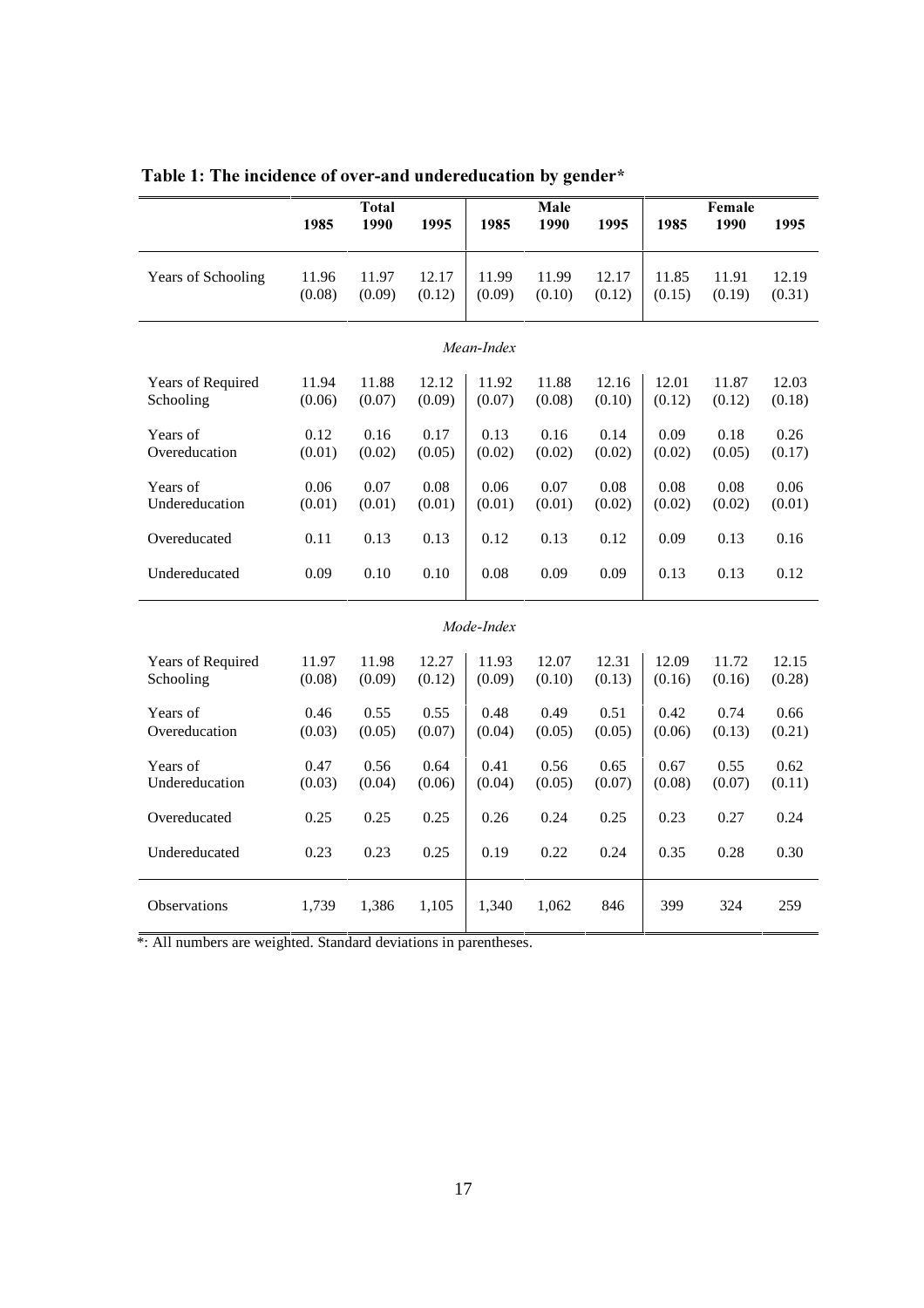#### Table 2: Summary Statistics\*

|                                | <b>Total</b>               | Male                       | Female                     |
|--------------------------------|----------------------------|----------------------------|----------------------------|
| log (wage)                     | 3.095                      | 3.148                      | 3.148                      |
|                                | $(0.44)$ [0.38] $\{0.26\}$ | $(0.42)$ [0.35] $\{0.27\}$ | $(0.42)$ [0.35] {0.27}     |
| Years of Schooling             | 11.897                     | 11.956                     | 11.703                     |
|                                | $(2.59)$ [2.57] $\{0.23\}$ | $(2.62)$ [2.61] $\{0.23\}$ | $(2.50)$ [2.48] $\{0.22\}$ |
| Mean-Index:                    |                            |                            |                            |
| Years of Required Schooling    | 11.900                     | 11.906                     | 11.880                     |
|                                | $(2.03)$ [1.96] $\{0.55\}$ | $(2.07)$ [2.02] {0.56}     | $(1.89)$ [1.82] $\{0.50\}$ |
| <b>Years of Overeducation</b>  | 0.135                      | 0.142                      | 0.115                      |
|                                | $(0.54)$ [0.48] $\{0.25\}$ | $(0.56)$ [0.49] $\{0.26\}$ | $(0.49)$ [0.48] $\{0.18\}$ |
| Years of Undereducation        | 0.074                      | 0.068                      | 0.093                      |
|                                | $(0.33)$ [0.31] $\{0.15\}$ | $(0.33)$ [0.32] $\{0.14\}$ | $(0.33)$ [0.30] $\{0.17\}$ |
| Overeducated                   | 0.120                      | 0.126                      | 0.100                      |
| Undereducated                  | 0.103                      | 0.091                      | 0.144                      |
| Mode-Index:                    |                            |                            |                            |
| Years of Required Schooling    | 12.005                     | 12.028                     | 11.930                     |
|                                | $(2.62)$ [2.42] $\{1.10\}$ | $(2.68)$ [2.46] $\{1.15\}$ | $(2.44)$ [2.29] $\{0.91\}$ |
| <b>Years of Overeducation</b>  | 0.467                      | 0.471                      | 0.452                      |
|                                | $(1.22)$ [1.05] $\{0.63\}$ | $(1.25)$ [1.06] $\{0.66\}$ | $(1.14)$ [1.02] $\{0.53\}$ |
| <b>Years of Undereducation</b> | 0.574                      | 0.542                      | 0.678                      |
|                                | $(1.40)$ [1.21] $\{0.84\}$ | $(1.42)$ [1.22] $\{0.88\}$ | $(1.34)$ [1.20] $\{0.69\}$ |
| Overeducated                   | 0.240                      | 0.242                      | 0.236                      |
| Undereducated                  | 0.246                      | 0.217                      | 0.340                      |
| Number of Individuals          | 2.945                      | 2,089                      | 856                        |
| Number of Observations         | 18,647                     | 14,265                     | 4.382                      |

\*: (...): overall standard deviation; [...] between standard deviation; {...} within standard deviation.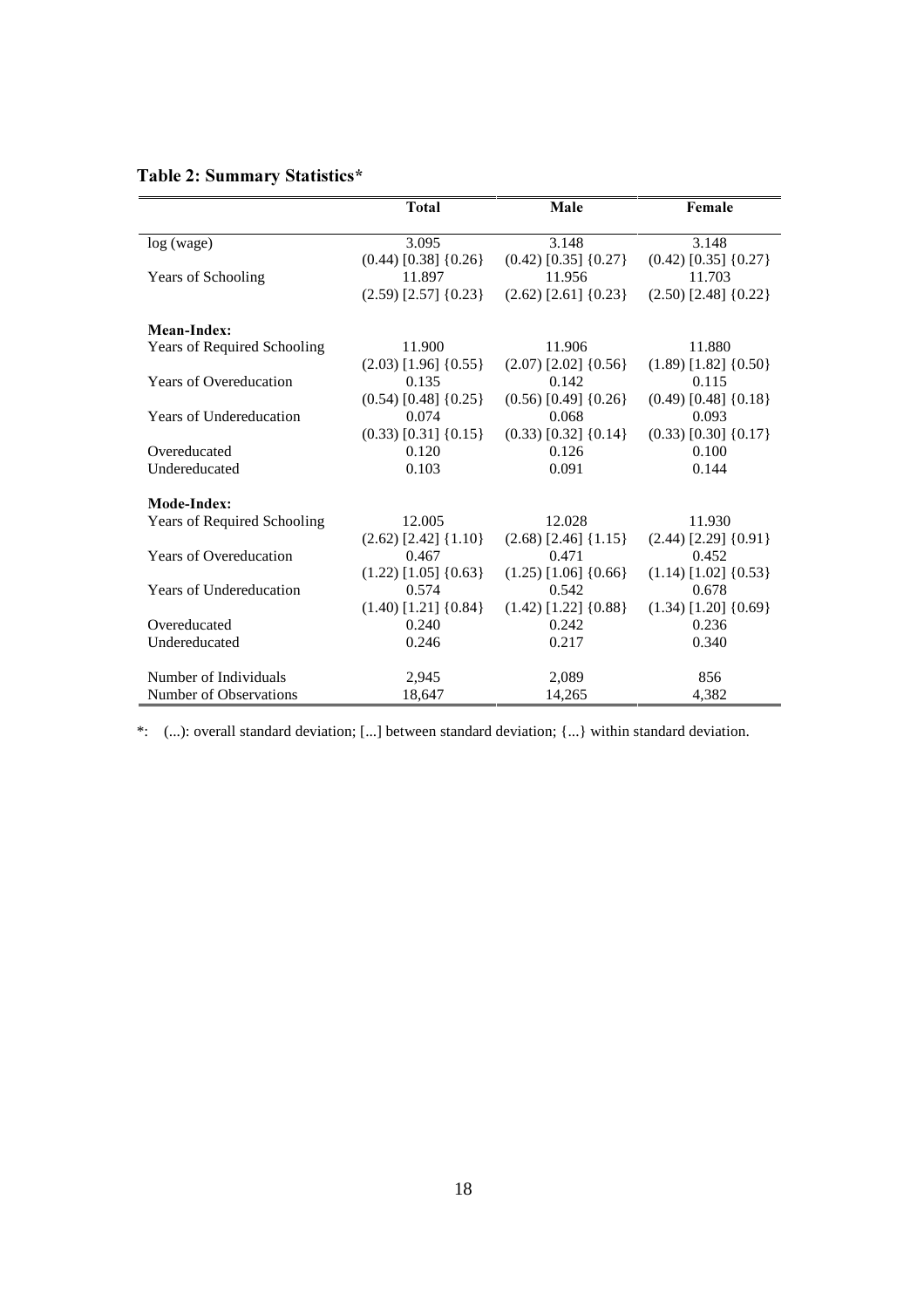|                    |                        | Pooled OLS             |                        | <b>Random Effects</b>  |                       | <b>Fixed Effects</b>   |
|--------------------|------------------------|------------------------|------------------------|------------------------|-----------------------|------------------------|
|                    | Mean                   | Mode                   | Mean                   | Mode                   | Mean                  | Mode                   |
|                    |                        |                        | Total Sample:          |                        |                       |                        |
| Years of Schooling | $0.063$ <sup>++</sup>  | $0.064$ <sup>++</sup>  | $0.053$ <sup>++</sup>  | $0.053$ <sup>++</sup>  | $0.025$ <sup>++</sup> | $0.025$ <sup>++</sup>  |
|                    | (0.002)                | (0.002)                | (0.002)                | (0.002)                | (0.005)               | (0.005)                |
| Overeducated       | $-0.048$ <sup>++</sup> | $-0.001$               | $-0.017$ <sup>++</sup> | $-0.009$ <sup>+</sup>  | $-0.005$              | $-0.008$               |
|                    | (0.014)                | (0.010)                | (0.007)                | (0.005)                | (0.007)               | (0.006)                |
| Undereducated      | $0.050^{+1}$           | $0.106^{+1}$           | 0.007                  | $0.015$ <sup>++</sup>  | $-0.004$              | $-0.005$               |
|                    | (0.014)                | (0.010)                | (0.006)                | (0.005)                | (0.007)               | (0.005)                |
| $R^2$              | 0.62                   | 0.63                   | 0.61                   | 0.61                   | 0.08                  | 0.08                   |
|                    |                        |                        | Males:                 |                        |                       |                        |
| Years of Schooling | $0.064$ <sup>++</sup>  | $0.066$ <sup>++</sup>  | $0.054$ <sup>++</sup>  | $0.054$ <sup>††</sup>  | $0.024$ <sup>++</sup> | $0.025$ <sup>++</sup>  |
|                    | (0.003)                | (0.003)                | (0.002)                | (0.002)                | (0.005)               | (0.005)                |
| Overeducated       | $-0.026$               | 0.010                  | $-0.011$               | $-0.004$               | $-0.005$              | $-0.004$               |
|                    | (0.016)                | (0.011)                | (0.007)                | (0.006)                | (0.008)               | (0.006)                |
| Undereducated      | $0.072$ <sup>++</sup>  | $0.118^{+1}$           | 0.010                  | $0.022$ <sup>++</sup>  | $-0.005$              | 0.001                  |
|                    | (0.016)                | (0.012)                | (0.008)                | (0.006)                | (0.008)               | (0.006)                |
| $R^2$              | 0.62                   | 0.63                   | 0.60                   | 0.61                   | 0.08                  | 0.08                   |
|                    |                        |                        | Females:               |                        |                       |                        |
| Years of Schooling | $0.060$ <sup>++</sup>  | $0.059$ <sup>++</sup>  | $0.055$ <sup>++</sup>  | $0.053$ <sup>++</sup>  | $0.031$ <sup>++</sup> | $0.028$ <sup>++</sup>  |
|                    | (0.004)                | (0.004)                | (0.004)                | (0.004)                | (0.010)               | (0.010)                |
| Overeducated       | $-0.154$ <sup>++</sup> | $-0.053$ <sup>++</sup> | $-0.042$ <sup>++</sup> | $-0.023$ <sup>++</sup> | $-0.009$              | $-0.017$               |
|                    | (0.030)                | (0.022)                | (0.015)                | (0.011)                | (0.016)               | (0.012)                |
| Undereducated      | 0.008                  | $0.060$ <sup>++</sup>  | 0.003                  | $-0.001$               | $-0.002$              | $-0.021$ <sup>++</sup> |
|                    | (0.023)                | (0.020)                | (0.012)                | (0.010)                | (0.012)               | (0.010)                |
| $R^2$              | 0.58                   | 0.58                   | 0.56                   | 0.55                   | 0.04                  | 0.04                   |

Table 3: Estimated earnings functions: Verdugo and Verdugo-model\*

\*: Standard errors in parentheses. <sup>†</sup>: statistically significant at least at the 10 percent level. <sup>††</sup>: statistically significant at least at the 5 percent level. All regressions include the variables age and age squared, tenure and tenure squared, a dummy for marital status, three dummies for firm size, two dummies for region, five dummies for industry and year dummies. Total sample: 18647 observations of 2945 individuals; Male sample: 14265 observations of 2089 individuals; Female sample: 4382 observations of 856 individuals. Breusch and Pagan (1980) Lagrangian multiplier test statistics for random effects have been significant at least at the 1 percent level for all specifications. Hausman tests on the hypothesis that the coefficients in the random effects model and the fixed effects model are the same could be rejected for all specifications at least at the 1 percent level.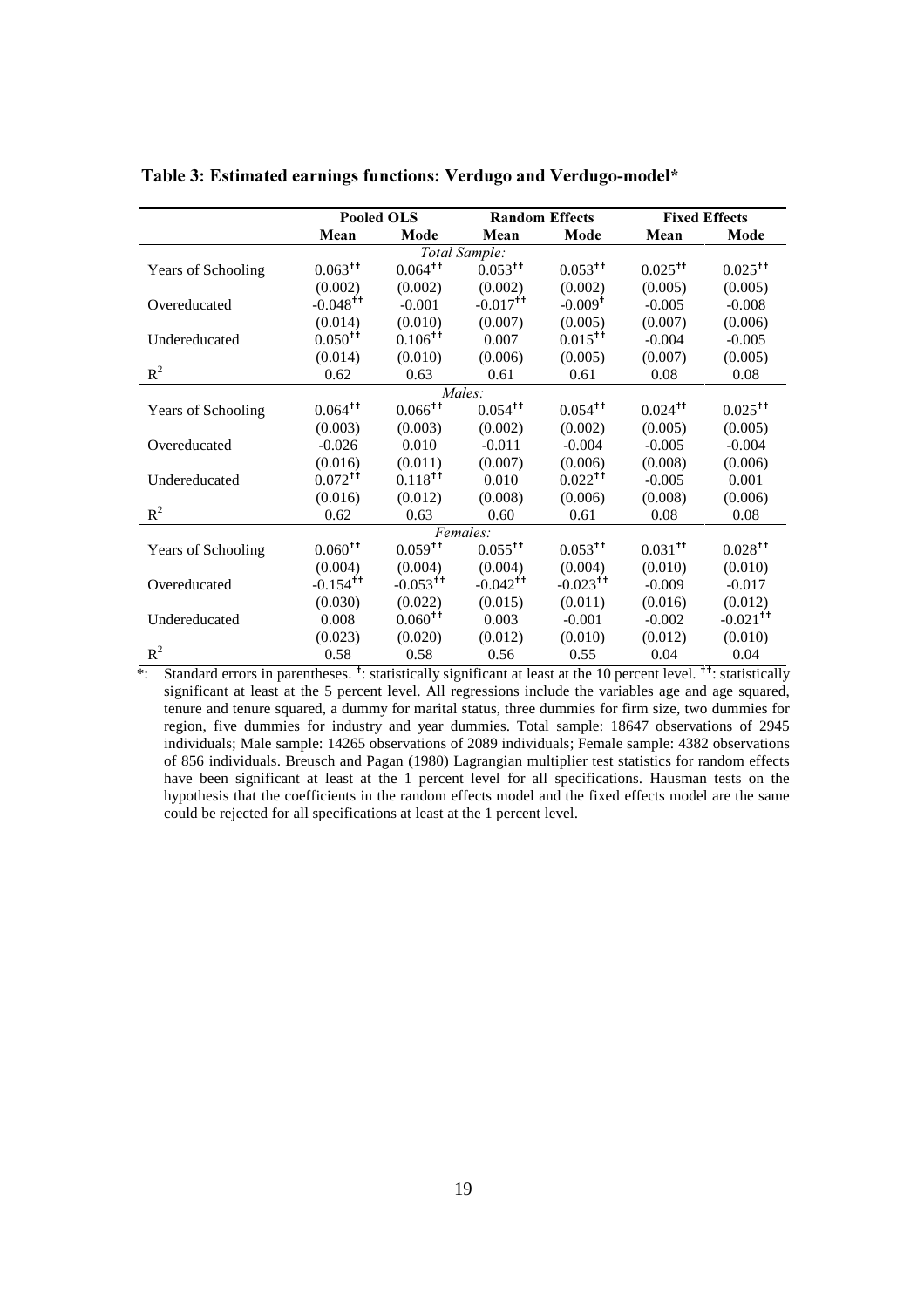|                                | <b>Pooled OLS</b>                 | <b>Fixed Effects</b>              |                                   |                                   |                                   |                                   |  |
|--------------------------------|-----------------------------------|-----------------------------------|-----------------------------------|-----------------------------------|-----------------------------------|-----------------------------------|--|
|                                | Mean                              | Mode                              | Mean                              | <b>Random Effects</b><br>Mode     | Mean                              | Mode                              |  |
|                                |                                   |                                   | Total Sample:                     |                                   |                                   |                                   |  |
| Years of Schooling             | $0.058$ <sup>++</sup>             |                                   | $0.052^{+1}$                      |                                   | $0.025$ <sup>++</sup>             |                                   |  |
|                                |                                   | (0.002)                           |                                   | (0.002)                           | (0.005)                           |                                   |  |
| $R^2$                          |                                   | 0.66                              |                                   | 0.63                              | 0.08                              |                                   |  |
|                                |                                   |                                   |                                   |                                   |                                   |                                   |  |
| Years of Required              | $0.079$ <sup>++</sup>             | $0.064$ <sup>++</sup>             | $0.045$ <sup>++</sup>             | $0.055$ <sup>++</sup>             | $0.006$ <sup>++</sup>             | $0.027$ <sup>++</sup>             |  |
| Schooling                      | (0.003)                           | (0.002)                           | (0.002)                           | (0.002)                           | (0.002)                           | (0.005)                           |  |
| Years overeducated             | $0.086$ <sup>++</sup>             | $0.055$ <sup>++</sup>             | $0.047$ <sup>++</sup>             | $0.049$ <sup>++</sup>             | 0.003                             | $0.023$ <sup>++</sup>             |  |
|                                | (0.012)                           | (0.004)                           | (0.004)                           | (0.002)                           | (0.005)                           | (0.005)                           |  |
| Years undereducated            | $-0.069$ <sup>++</sup>            | $-0.025$ <sup>++</sup>            | $-0.059$ <sup>++</sup>            | $-0.047$ <sup>++</sup>            | $-0.015$ <sup>+</sup>             | $-0.026$ <sup>++</sup>            |  |
|                                | (0.013)                           | (0.004)                           | (0.007)                           | (0.002)                           | (0.008)                           | (0.005)                           |  |
| $R^2$                          | 0.64                              | 0.64                              | 0.60                              | 0.61                              | 0.06                              | 0.08                              |  |
| $\beta_1 = \beta_2 = -\beta_3$ | 0.50                              | 93.27 <sup>++</sup>               | $4.75$ <sup>+</sup>               | $49.37$ <sup>++</sup>             | 1.07                              | 2.20                              |  |
| $\beta_2 = \beta_3 = 0$        | $43.60^{+1}$                      | $134.11$ <sup>++</sup>            | $182.00^{+t}$                     | $706.09$ <sup>++</sup>            | 1.80                              | $14.31$ <sup>++</sup>             |  |
|                                |                                   |                                   | Males:                            |                                   |                                   |                                   |  |
| Years of Schooling             | $0.060^{+t}$                      |                                   | $0.052^{++}$                      |                                   | $0.024$ <sup>++</sup>             |                                   |  |
|                                | (0.002)                           |                                   |                                   | (0.002)                           | (0.005)                           |                                   |  |
| $R^2$                          | 0.66                              |                                   | 0.63                              |                                   | 0.07                              |                                   |  |
|                                |                                   |                                   | $0.045$ <sup>++</sup>             | $0.055^{++}$                      |                                   |                                   |  |
| Years of Required              | $0.078$ <sup>++</sup>             | $0.065$ <sup>++</sup>             |                                   |                                   | $0.008^{+1}$                      | $0.026$ <sup>++</sup>             |  |
| Schooling                      | (0.003)<br>$0.105^{+1}$           | (0.003)<br>$0.062$ <sup>++</sup>  | (0.002)<br>$0.050^{+1}$           | (0.002)<br>$0.050^{+1}$           | (0.003)                           | (0.005)<br>$0.023$ <sup>++</sup>  |  |
| Years overeducated             |                                   |                                   |                                   |                                   | 0.003                             |                                   |  |
|                                | (0.009)<br>$-0.056$ <sup>++</sup> | (0.003)<br>$-0.023$ <sup>++</sup> | (0.005)<br>$-0.062$ <sup>++</sup> | (0.002)<br>$-0.047$ <sup>++</sup> | (0.005)<br>$-0.021$ <sup>++</sup> | (0.006)<br>$-0.024$ <sup>++</sup> |  |
| Years undereducated            |                                   |                                   |                                   |                                   |                                   |                                   |  |
| $R^2$                          | (0.015)<br>0.63                   | (0.004)<br>0.64                   | (0.008)<br>0.60                   | (0.002)<br>0.61                   | (0.010)<br>0.07                   | (0.005)<br>$3.19^{++}$            |  |
|                                | $4.86^{++}$                       | $78.65$ <sup>++</sup>             | $5.47^+$                          | 49.44 <sup>++</sup>               | 1.54                              | 1.26                              |  |
| $\beta_1 = \beta_2 = -\beta_3$ | $72.03$ <sup>++</sup>             | $171.36$ <sup>++</sup>            | $162.79$ <sup>tt</sup>            | $569.29$ <sup>++</sup>            | $2.35^+$                          | $10.03$ <sup>++</sup>             |  |
| $\beta_2 = \beta_3 = 0$        |                                   |                                   | Females:                          |                                   |                                   |                                   |  |
| Years of Schooling             | $0.051$ <sup>++</sup>             |                                   | $0.052$ <sup>++</sup>             |                                   | $0.030^{+1}$                      |                                   |  |
|                                |                                   | (0.004)                           | (0.004)                           |                                   | (0.010)                           |                                   |  |
| $R^2$                          | 0.63                              |                                   |                                   | 0.60                              | 0.04                              |                                   |  |
|                                |                                   |                                   |                                   |                                   |                                   |                                   |  |
| Years of Required              | $0.083$ <sup>++</sup>             | $0.063$ <sup>++</sup>             | $0.047$ <sup>++</sup>             | $0.054$ <sup>††</sup>             | $-0.001$                          | $0.028$ <sup>++</sup>             |  |
| Schooling                      | (0.005)                           | (0.004)                           | (0.004)                           | (0.004)                           | (0.005)                           | (0.010)                           |  |
| Years overeducated             | 0.007                             | $0.024$ <sup>++</sup>             | $0.041$ <sup>++</sup>             | $0.047$ <sup>++</sup>             | 0.008                             | $0.028$ <sup>++</sup>             |  |
|                                | (0.037)                           | (0.011)                           | (0.011)                           | (0.005)                           | (0.013)                           | (0.011)                           |  |
| Years undereducated            | $-0.107$ <sup>++</sup>            | $-0.036$ <sup>++</sup>            | $-0.050^{+1}$                     | $-0.051$ <sup>++</sup>            | 0.002                             | $-0.031$ <sup>++</sup>            |  |
|                                | (0.018)                           | (0.007)                           | (0.013)                           | (0.004)                           | (0.014)                           | (0.010)                           |  |
| $R^2$                          | 0.61                              | 0.59                              | 0.56                              | 0.56                              | 0.03                              | 0.04                              |  |
| $\beta_1 = \beta_2 = -\beta_3$ | $2.74^{+}$                        | $18.36$ <sup>++</sup>             | 0.37                              | $5.04^+$                          | 0.24                              | 0.62                              |  |
| $\beta_2 = \beta_3 = 0$        | $18.50^{++}$                      | $17.83$ <sup>++</sup>             | $29.46^{++}$                      | $169.32$ <sup>++</sup>            | 0.19                              | $4.79^{++}$                       |  |

Table 4: Estimated earnings functions: Duncan and Hoffman model\*

\*: Standard errors in parentheses. <sup>†</sup>: statistically significant at least at the 10 percent level. <sup>††</sup>: statistically significant at least at the 5 percent level. All regressions include the variables age and age squared, tenure and tenure squared, a dummy for marital status, three dummies for firm size, two dummies for region, five dummies for industry and year dummies. Total sample: 18647 observations of 2945 individuals; Male sample: 14265 observations of 2089 individuals; Female sample: 4382 observations of 856 individuals. Breusch and Pagan (1980) Lagrangian multiplier test statistics for random effects have been significant at least at the 1 percent level for all specifications. Hausman tests on the hypothesis that the coefficients in the random effects model and the fixed effects model are the same could be rejected for all specifications at least at the 1 percent level.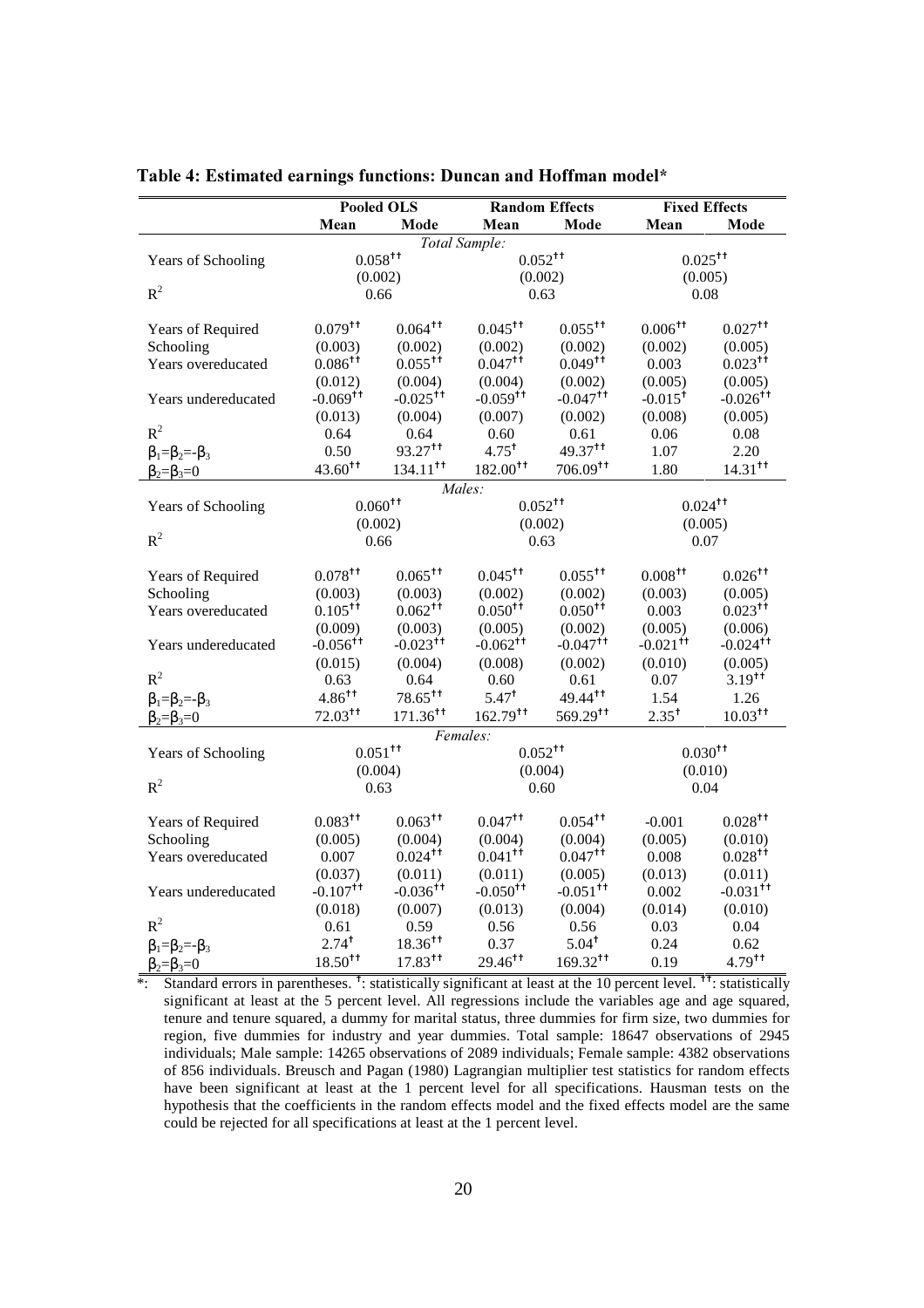|                                                                                                                                                                                                                                                                                                                                                                                                                                                                                                                                                                                                                                                                                                                                                                                                          |                                   | $10011$ $10010$ $1110$ $11100$ $10100$ |                                   | publication). Estimation resource subcet on Total Sain<br>Mean-Index |                                   |                                  |                                   |                                   | Mode-Index                        |                                   |                                   |                                   |                                   |                                     |                                     |
|----------------------------------------------------------------------------------------------------------------------------------------------------------------------------------------------------------------------------------------------------------------------------------------------------------------------------------------------------------------------------------------------------------------------------------------------------------------------------------------------------------------------------------------------------------------------------------------------------------------------------------------------------------------------------------------------------------------------------------------------------------------------------------------------------------|-----------------------------------|----------------------------------------|-----------------------------------|----------------------------------------------------------------------|-----------------------------------|----------------------------------|-----------------------------------|-----------------------------------|-----------------------------------|-----------------------------------|-----------------------------------|-----------------------------------|-----------------------------------|-------------------------------------|-------------------------------------|
|                                                                                                                                                                                                                                                                                                                                                                                                                                                                                                                                                                                                                                                                                                                                                                                                          | Human Capital                     |                                        |                                   |                                                                      | Duncan and Hoffman                |                                  | Verdugo and Verdugo               |                                   |                                   |                                   | Duncan and Hoffman                |                                   |                                   | Verdugo and Verdugo                 |                                     |
|                                                                                                                                                                                                                                                                                                                                                                                                                                                                                                                                                                                                                                                                                                                                                                                                          | Pooled                            | Random                                 | Fixed                             | Pooled                                                               | Random                            | Fixed                            | Pooled                            | Random                            | Fixed                             | Pooled                            | Random                            | Fixed                             | Pooled                            | Random                              | Fixed                               |
|                                                                                                                                                                                                                                                                                                                                                                                                                                                                                                                                                                                                                                                                                                                                                                                                          |                                   | <b>Effects</b>                         | <b>Effects</b>                    |                                                                      | <b>Effects</b>                    | <b>Effects</b>                   |                                   | <b>Effects</b>                    | <b>Effects</b>                    |                                   | <b>Effects</b>                    | <b>Effects</b>                    |                                   | <b>Effects</b>                      | <b>Effects</b>                      |
| Years of Schooling                                                                                                                                                                                                                                                                                                                                                                                                                                                                                                                                                                                                                                                                                                                                                                                       | $0.058$ <sup>††</sup><br>(0.002)  | $0.052$ <sup>++</sup>                  | $0.025$ <sup>++</sup>             |                                                                      | $\sim$                            | $\mathcal{L}$                    | $0.063$ <sup>++</sup>             | $0.054$ <sup>++</sup><br>(0.002)  | $0.025^{+1}$                      |                                   | $\mathcal{L}$                     | $\mathcal{L}_{\mathcal{A}}$       | $0.064$ <sup>++</sup><br>(0.002)  | $0.054$ <sup>++</sup>               | $0.025$ <sup>++</sup>               |
| Required Schooling                                                                                                                                                                                                                                                                                                                                                                                                                                                                                                                                                                                                                                                                                                                                                                                       | $\sim$                            | (0.002)                                | (0.005)<br>$\sim$                 | $0.079$ <sup>††</sup>                                                | $0.045$ <sup>++</sup>             | $0.006$ <sup>++</sup>            | (0.002)<br>$\sim$                 | $\sim$                            | (0.005)<br>$\sim$                 | $0.065$ <sup>++</sup>             | $0.055^{+1}$                      | $0.027$ <sup>++</sup>             | $\sim$                            | (0.002)<br>$\overline{\phantom{a}}$ | (0.005)                             |
|                                                                                                                                                                                                                                                                                                                                                                                                                                                                                                                                                                                                                                                                                                                                                                                                          |                                   |                                        |                                   | (0.003)                                                              | (0.002)                           | (0.002)                          |                                   |                                   |                                   | (0.002)                           | (0.002)                           | (0.005)                           |                                   |                                     |                                     |
| Overschooling                                                                                                                                                                                                                                                                                                                                                                                                                                                                                                                                                                                                                                                                                                                                                                                            |                                   |                                        |                                   | $0.086$ <sup>++</sup>                                                | $0.047$ <sup>++</sup>             | 0.003                            | $-0.049$ <sup>††</sup>            | $-0.017$ <sup>++</sup>            | $-0.005$                          | $0.055$ <sup>++</sup>             | $0.049$ <sup>++</sup>             | $0.023$ <sup>++</sup>             | $-0.001$                          | $-0.009$ <sup>t</sup>               | $-0.008$                            |
|                                                                                                                                                                                                                                                                                                                                                                                                                                                                                                                                                                                                                                                                                                                                                                                                          |                                   |                                        |                                   | (0.012)                                                              | (0.004)                           | (0.005)                          | (0.014)                           | (0.007)                           | (0.007)                           | (0.004)                           | (0.002)                           | (0.005)                           | (0.010)                           | (0.005)                             | (0.006)                             |
| Underschooling                                                                                                                                                                                                                                                                                                                                                                                                                                                                                                                                                                                                                                                                                                                                                                                           |                                   |                                        |                                   | $-0.069$ <sup>++</sup>                                               | $-0.059$ <sup>++</sup>            | $-0.015$ <sup>†</sup>            | $0.050^{+1}$                      | 0.007                             | $-0.004$                          | $-0.025$ <sup>++</sup>            | $-0.047$ <sup>++</sup>            | $-0.026$ <sup>++</sup>            | $0.106^{+1}$                      | $0.015$ <sup>++</sup>               | $-0.005$                            |
|                                                                                                                                                                                                                                                                                                                                                                                                                                                                                                                                                                                                                                                                                                                                                                                                          |                                   |                                        |                                   | (0.013)                                                              | (0.007)                           | (0.008)                          | (0.014)                           | (0.007)                           | (0.007)                           | (0.004)                           | (0.002)                           | (0.005)                           | (0.010)                           | (0.005)                             | (0.005)                             |
| Female                                                                                                                                                                                                                                                                                                                                                                                                                                                                                                                                                                                                                                                                                                                                                                                                   | $-0.157$ <sup>++</sup><br>(0.012) | $-0.192$ <sup>++</sup><br>(0.011)      | $\sim$                            | $-0.161$ <sup>++</sup><br>(0.012)                                    | $-0.206$ <sup>++</sup><br>(0.011) | $\sim$                           | $-0.159$ <sup>++</sup><br>(0.012) | $-0.192$ <sup>++</sup><br>(0.011) | $\overline{\phantom{a}}$          | $-0.159$ <sup>++</sup><br>(0.012) | $-0.192$ <sup>++</sup><br>(0.011) | $\sim$                            | $-0.166$ <sup>++</sup><br>(0.012) | $-0.193$ <sup>++</sup><br>(0.011)   | $\sim$                              |
| Married                                                                                                                                                                                                                                                                                                                                                                                                                                                                                                                                                                                                                                                                                                                                                                                                  | $0.051^{+1}$                      | $0.037$ <sup>++</sup>                  | $0.030^{+1}$                      | $-0.050^{+1}$                                                        | $-0.035$                          | $0.031$ <sup>++</sup>            | $0.050^{+1}$                      | $0.036$ <sup>++</sup>             | $0.030^{+1}$                      | $0.051$ <sup>++</sup>             | $0.037$ <sup>++</sup>             | $0.030^{+1}$                      | $0.052^{+1}$                      | $0.037$ <sup>++</sup>               | $0.030^{+1}$                        |
|                                                                                                                                                                                                                                                                                                                                                                                                                                                                                                                                                                                                                                                                                                                                                                                                          | (0.010)                           | (0.006)                                | (0.006)                           | (0.010)                                                              | (0.006)                           | (0.006)                          | (0.011)                           | (0.006)                           | (0.006)                           | (0.010)                           | (0.006)                           | (0.006)                           | (0.010)                           | (0.006)                             | (0.006)                             |
| Age                                                                                                                                                                                                                                                                                                                                                                                                                                                                                                                                                                                                                                                                                                                                                                                                      | $0.037$ <sup>++</sup>             | $0.039$ <sup>++</sup>                  | $0.097$ <sup>++</sup>             | $0.035$ <sup>++</sup>                                                | $0.038$ <sup>++</sup>             | $0.097$ <sup>++</sup>            | $0.037$ <sup>++</sup>             | $0.039$ <sup>++</sup>             | $0.037$ <sup>++</sup>             | $0.035$ <sup>++</sup>             | $0.038^{+1}$                      | $0.097$ <sup>++</sup>             | $0.036$ <sup>++</sup>             | $0.038$ <sup>++</sup>               | $0.097$ <sup>++</sup>               |
|                                                                                                                                                                                                                                                                                                                                                                                                                                                                                                                                                                                                                                                                                                                                                                                                          | (0.004)                           | (0.002)                                | (0.002)                           | (0.003)                                                              | (0.002)                           | (0.002)                          | (0.004)                           | (0.002)                           | (0.002)                           | (0.003)                           | (0.002)                           | (0.002)                           | (0.004)                           | (0.002)                             | (0.002)                             |
| Age <sup>2</sup> *10 <sup>-2</sup>                                                                                                                                                                                                                                                                                                                                                                                                                                                                                                                                                                                                                                                                                                                                                                       | $-0.040$ <sup>++</sup>            | $-0.040$ <sup>++</sup>                 | $-0.039$ <sup>++</sup>            | $-0.037$ <sup><math>+</math></sup>                                   | $-0.040$ <sup>++</sup>            | $-0.040$ <sup>++</sup>           | $-0.040$ <sup>++</sup>            | $-0.040$ <sup>++</sup>            | $-0.039$ <sup>††</sup>            | $-0.038$ <sup>††</sup>            | $-0.039$ <sup>††</sup>            | $-0.039$ <sup>++</sup>            | $-0.040$ <sup>++</sup>            | $-0.039$ <sup>++</sup>              | $-0.039$ <sup>++</sup>              |
|                                                                                                                                                                                                                                                                                                                                                                                                                                                                                                                                                                                                                                                                                                                                                                                                          | (0.004)                           | (0.002)                                | (0.002)                           | (0.004)                                                              | (0.002)                           | (0.002)                          | (0.004)                           | (0.002)                           | (0.002)                           | (0.004)                           | (0.002)                           | (0.002)                           | (0.004)                           | (0.002)                             | (0.002)                             |
| Tenure                                                                                                                                                                                                                                                                                                                                                                                                                                                                                                                                                                                                                                                                                                                                                                                                   | $0.005$ <sup>++</sup><br>(0.001)  | $0.003$ <sup>++</sup><br>(0.001)       | 0.001<br>(0.001)                  | $0.005$ <sup>++</sup><br>(0.001)                                     | $0.003$ <sup>++</sup><br>(0.001)  | 0.001<br>(0.001)                 | $0.005$ <sup>++</sup><br>(0.001)  | $0.003$ <sup>++</sup><br>(0.001)  | 0.001<br>(0.001)                  | $0.006$ <sup>++</sup><br>(0.001)  | $0.003^{+1}$<br>(0.001)           | 0.001<br>(0.001)                  | $0.005$ <sup>++</sup><br>(0.001)  | $0.003$ <sup>++</sup><br>(0.001)    | 0.001<br>(0.001)                    |
| Tenure <sup>2*</sup> $10^{-2}$                                                                                                                                                                                                                                                                                                                                                                                                                                                                                                                                                                                                                                                                                                                                                                           | 0.000                             | 0.000                                  | $-0.001$                          | $-0.002$                                                             | 0.001                             | $-0.001$                         | 0.000                             | 0.000                             | $-0.001$                          | $-0.003$                          | 0.001                             | 0.001                             | $-0.002$                          | 0.000                               | $-0.001$                            |
|                                                                                                                                                                                                                                                                                                                                                                                                                                                                                                                                                                                                                                                                                                                                                                                                          | (0.004)                           | (0.002)                                | (0.002)                           | (0.004)                                                              | (0.002)                           | (0.002)                          | (0.000)                           | (0.002)                           | (0.002)                           | (0.004)                           | (0.002)                           | (0.002)                           | (0.004)                           | (0.002)                             | (0.002)                             |
| Firm < 20                                                                                                                                                                                                                                                                                                                                                                                                                                                                                                                                                                                                                                                                                                                                                                                                | $-0.199$ <sup>++</sup>            | $-0.105^{++}$                          | $-0.067$ <sup>++</sup>            | $-0.184$ <sup>++</sup>                                               | $-0.108$ <sup>++</sup>            | $-0.067$ <sup>++</sup>           | $-0.196$ <sup>++</sup>            | $-0.105$ <sup>++</sup>            | $-0.067$ <sup>++</sup>            | $-0.190^{+1}$                     | $-0.106$ <sup>++</sup>            | $-0.067$ <sup>++</sup>            | $-0.191$ <sup>++</sup>            | $-0.105$ <sup>++</sup>              | $-0.067$ <sup><math>+</math>†</sup> |
|                                                                                                                                                                                                                                                                                                                                                                                                                                                                                                                                                                                                                                                                                                                                                                                                          | (0.015)                           | (0.007)                                | (0.008)                           | (0.015)                                                              | (0.007)                           | (0.008)                          | (0.015)                           | (0.007)                           | (0.008)                           | (0.015)                           | (0.007)                           | (0.008)                           | (0.015)                           | (0.007)                             | (0.008)                             |
| 19 <firm<200< td=""><td><math>-0.095</math><sup>++</sup></td><td><math>-0.042</math><sup>++</sup></td><td><math>-0.022</math><sup>++</sup></td><td><math>-0.096</math><sup>++</sup></td><td><math>-0.045</math><sup>++</sup></td><td><math>-0.021</math><sup>++</sup></td><td><math>-0.096</math><sup>++</sup></td><td><math>-0.042</math><sup>++</sup></td><td><math>-0.022</math><sup>++</sup></td><td><math>-0.093</math><sup>++</sup></td><td><math>-0.043</math><sup>++</sup></td><td><math>-0.022</math><sup>++</sup></td><td><math>-0.090</math><sup>++</sup></td><td><math>-0.042</math><sup>++</sup></td><td><math>-0.022</math><sup>++</sup></td></firm<200<>                                                                                                                                  | $-0.095$ <sup>++</sup>            | $-0.042$ <sup>++</sup>                 | $-0.022$ <sup>++</sup>            | $-0.096$ <sup>++</sup>                                               | $-0.045$ <sup>++</sup>            | $-0.021$ <sup>++</sup>           | $-0.096$ <sup>++</sup>            | $-0.042$ <sup>++</sup>            | $-0.022$ <sup>++</sup>            | $-0.093$ <sup>++</sup>            | $-0.043$ <sup>++</sup>            | $-0.022$ <sup>++</sup>            | $-0.090$ <sup>++</sup>            | $-0.042$ <sup>++</sup>              | $-0.022$ <sup>++</sup>              |
| 199 <firm<2000< td=""><td>(0.011)<br/><math>-0.045</math><sup>++</sup></td><td>(0.005)<br/><math>-0.011</math><sup>++</sup></td><td>(0.006)<br/><math>-0.001</math></td><td>(0.011)<br/><math>-0.037</math><sup>++</sup></td><td>(0.006)<br/><math>-0.012</math><sup>++</sup></td><td>(0.006)<br/>0.000</td><td>(0.011)<br/><math>-0.042</math><sup>++</sup></td><td>(0.005)<br/><math>-0.011</math><sup>++</sup></td><td>(0.006)<br/><math>-0.001</math><sup>++</sup></td><td>(0.011)<br/><math>-0.038</math><sup>††</sup></td><td>(0.005)<br/><math>-0.012</math><sup>++</sup></td><td>(0.006)<br/><math>0.000</math><sup>++</sup></td><td>(0.011)<br/><math>-0.039</math><sup>++</sup></td><td>(0.005)<br/><math>-0.011</math><sup>++</sup></td><td>(0.006)<br/><math>-0.001</math></td></firm<2000<> | (0.011)<br>$-0.045$ <sup>++</sup> | (0.005)<br>$-0.011$ <sup>++</sup>      | (0.006)<br>$-0.001$               | (0.011)<br>$-0.037$ <sup>++</sup>                                    | (0.006)<br>$-0.012$ <sup>++</sup> | (0.006)<br>0.000                 | (0.011)<br>$-0.042$ <sup>++</sup> | (0.005)<br>$-0.011$ <sup>++</sup> | (0.006)<br>$-0.001$ <sup>++</sup> | (0.011)<br>$-0.038$ <sup>††</sup> | (0.005)<br>$-0.012$ <sup>++</sup> | (0.006)<br>$0.000$ <sup>++</sup>  | (0.011)<br>$-0.039$ <sup>++</sup> | (0.005)<br>$-0.011$ <sup>++</sup>   | (0.006)<br>$-0.001$                 |
|                                                                                                                                                                                                                                                                                                                                                                                                                                                                                                                                                                                                                                                                                                                                                                                                          | (0.010)                           | (0.005)                                | (0.005)                           | (0.010)                                                              | (0.005)                           | (0.005)                          | (0.010)                           | (0.005)                           | (0.005)                           | (0.010)                           | (0.005)                           | (0.005)                           | (0.010)                           | (0.005)                             | (0.005)                             |
| North                                                                                                                                                                                                                                                                                                                                                                                                                                                                                                                                                                                                                                                                                                                                                                                                    | $-0.023$ <sup>+</sup>             | 0.002                                  | $0.124$ <sup>++</sup>             | $-0.027$ <sup>++</sup>                                               | $-0.003$                          | $0.122$ <sup>++</sup>            | $-0.024$ <sup>+</sup>             | 0.001                             | $0.124$ <sup>††</sup>             | $-0.025$ <sup>++</sup>            | $-0.001$                          | $0.122$ <sup>++</sup>             | $-0.024$ <sup>++</sup>            | 0.001                               | $0.124$ <sup>++</sup>               |
|                                                                                                                                                                                                                                                                                                                                                                                                                                                                                                                                                                                                                                                                                                                                                                                                          | (0.012)                           | (0.011)                                | (0.024)                           | (0.012)                                                              | (0.011)                           | (0.002)                          | (0.012)                           | (0.011)                           | (0.024)                           | (0.012)                           | (0.011)                           | (0.024)                           | (0.012)                           | (0.011)                             | (0.024)                             |
| South                                                                                                                                                                                                                                                                                                                                                                                                                                                                                                                                                                                                                                                                                                                                                                                                    | $-0.003$                          | 0.016                                  | $0.097^{+1}$                      | $-0.003$                                                             | 0.012                             | $0.098$ <sup>++</sup>            | $-0.003$                          | 0.016                             | $0.097$ <sup>++</sup>             | 0.002                             | 0.015                             | $0.097$ <sup>++</sup>             | $-0.003$                          | 0.015                               | $0.098$ <sup>++</sup>               |
|                                                                                                                                                                                                                                                                                                                                                                                                                                                                                                                                                                                                                                                                                                                                                                                                          | (0.011)                           | (0.010)                                | (0.026)                           | (0.010)                                                              | (0.010)                           | (0.026)                          | (0.011)                           | (0.010)                           | (0.026)                           | (0.010)                           | (0.010)                           | (0.026)                           | (0.010)                           | (0.010)                             | (0.026)                             |
| Agriculture/Mining                                                                                                                                                                                                                                                                                                                                                                                                                                                                                                                                                                                                                                                                                                                                                                                       | 0.010                             | 0.014                                  | 0.010                             | 0.005                                                                | 0.008                             | 0.008                            | 0.010                             | 0.015                             | 0.010                             | 0.006                             | 0.014                             | 0.009                             | 0.001                             | 0.013                               | 0.009                               |
| Production                                                                                                                                                                                                                                                                                                                                                                                                                                                                                                                                                                                                                                                                                                                                                                                               | (0.025)<br>$0.036^{+1}$           | (0.014)<br>0.005                       | (0.016)<br>$-0.003$               | (0.023)<br>$-0.032$ <sup>++</sup>                                    | (0.014)<br>0.004                  | (0.016)<br>$-0.003$              | (0.024)<br>$0.035$ <sup>++</sup>  | (0.014)<br>0.005                  | (0.016)<br>$-0.003$               | (0.023)<br>$0.030^{+1}$           | (0.014)<br>0.005                  | (0.016)<br>$-0.003$               | (0.024)<br>$0.034$ <sup>++</sup>  | (0.014)<br>0.005                    | (0.016)<br>$-0.003$                 |
|                                                                                                                                                                                                                                                                                                                                                                                                                                                                                                                                                                                                                                                                                                                                                                                                          | (0.013)                           | (0.006)                                | (0.006)                           | (0.012)                                                              | (0.006)                           | (0.006)                          | (0.013)                           | (0.006)                           | (0.006)                           | (0.012)                           | (0.006)                           | (0.006)                           | (0.012)                           | (0.006)                             | (0.006)                             |
| Trade                                                                                                                                                                                                                                                                                                                                                                                                                                                                                                                                                                                                                                                                                                                                                                                                    | $-0.106$ <sup>++</sup>            | $-0.051$ <sup>++</sup>                 | $-0.040$ <sup>++</sup>            | $-0.103$ <sup>++</sup>                                               | $-0.051$ <sup>++</sup>            | $-0.040$ <sup>++</sup>           | $-0.105$ <sup>++</sup>            | $-0.051$ <sup>++</sup>            | $-0.040$ <sup>++</sup>            | $-0.100^{+1}$                     | $-0.050$ <sup>++</sup>            | $-0.040$ <sup>++</sup>            | $-0.101$ <sup>++</sup>            | $-0.050^{++}$                       | $-0.040$ <sup>++</sup>              |
|                                                                                                                                                                                                                                                                                                                                                                                                                                                                                                                                                                                                                                                                                                                                                                                                          | (0.016)                           | (0.008)                                | (0.008)                           | (0.015)                                                              | (0.008)                           | (0.008)                          | (0.016)                           | (0.008)                           | (0.008)                           | (0.015)                           | (0.008)                           | (0.008)                           | (0.015)                           | (0.008)                             | (0.008)                             |
| Services                                                                                                                                                                                                                                                                                                                                                                                                                                                                                                                                                                                                                                                                                                                                                                                                 | 0.001                             | $-0.011$                               | $-0.022$ <sup>++</sup>            | $-0.039$ <sup>++</sup>                                               | $-0.005$                          | $-0.023$ <sup>++</sup>           | $-0.009$                          | $-0.012$                          | $-0.022$                          | $-0.016$                          | $-0.012$                          | $-0.022$ <sup>++</sup>            | $-0.012$                          | $-0.011$                            | $-0.022$ <sup>++</sup>              |
|                                                                                                                                                                                                                                                                                                                                                                                                                                                                                                                                                                                                                                                                                                                                                                                                          | (0.016)                           | (0.008)                                | (0.009)                           | (0.015)                                                              | (0.008)                           | (0.009)                          | (0.015)                           | (0.008)                           | (0.009)                           | (0.015)                           | (0.008)                           | (0.009)                           | (0.015)                           | (0.008)                             | (0.009)                             |
| Privat Households /                                                                                                                                                                                                                                                                                                                                                                                                                                                                                                                                                                                                                                                                                                                                                                                      | $-0.055$ <sup>++</sup>            | $-0.033$ <sup>++</sup>                 | $-0.036$ <sup>++</sup>            | $-0.083$ <sup>++</sup>                                               | $-0.036$ <sup>++</sup>            | $-0.037$ <sup>++</sup>           | $-0.057$ <sup>++</sup>            | $-0.033$ <sup>++</sup><br>(0.009) | $-0.036$ <sup>++</sup>            | $-0.056$ <sup>++</sup>            | $-0.033$ <sup>++</sup><br>(0.009) | $-0.036$ <sup>++</sup>            | $-0.062^{+1}$                     | $-0.034$ <sup>++</sup>              | $-0.036$ <sup><math>+</math>†</sup> |
| Government<br>Constant                                                                                                                                                                                                                                                                                                                                                                                                                                                                                                                                                                                                                                                                                                                                                                                   | (0.015)<br>$1.317$ <sup>++</sup>  | (0.009)<br>$1.300^{+1}$                | (0.010)<br>$-0.563$ <sup>++</sup> | (0.014)<br>$1.138$ <sup>††</sup>                                     | (0.009)<br>$1.409$ <sup>††</sup>  | (0.010)<br>$0.347$ <sup>++</sup> | (0.015)<br>$1.274$ <sup>††</sup>  | $1.290^{+1}$                      | (0.010)<br>$-0.562$ <sup>††</sup> | (0.014)<br>$1.266$ <sup>††</sup>  | $1.283$ <sup>++</sup>             | (0.010)<br>$-0.571$ <sup>++</sup> | (0.014)<br>$1.240^{+1}$           | (0.009)<br>$1.292$ <sup>++</sup>    | (0.010)<br>$-0.561$ <sup>++</sup>   |
|                                                                                                                                                                                                                                                                                                                                                                                                                                                                                                                                                                                                                                                                                                                                                                                                          | (0.072)                           | (0.043)                                | (0.068)                           | (0.073)                                                              | (0.042)                           | (0.050)                          | (0.073)                           | (0.043)                           | (0.068)                           | (0.071)                           | (0.042)                           | (0.068)                           | (0.071)                           | (0.043)                             | (0.068)                             |
| $R^2$                                                                                                                                                                                                                                                                                                                                                                                                                                                                                                                                                                                                                                                                                                                                                                                                    | 0.620                             | 0.606                                  | 0.079                             | 0.636                                                                | 0.602                             | 0.064                            | 0.622                             | 0.607                             | 0.079                             | 0.637                             | 0.613                             | 0.080                             | 0.629                             | 0.609                               | 0.079                               |

#### Appendix Table 1 (NOT intended for publication): Estimation Results based on Total Sample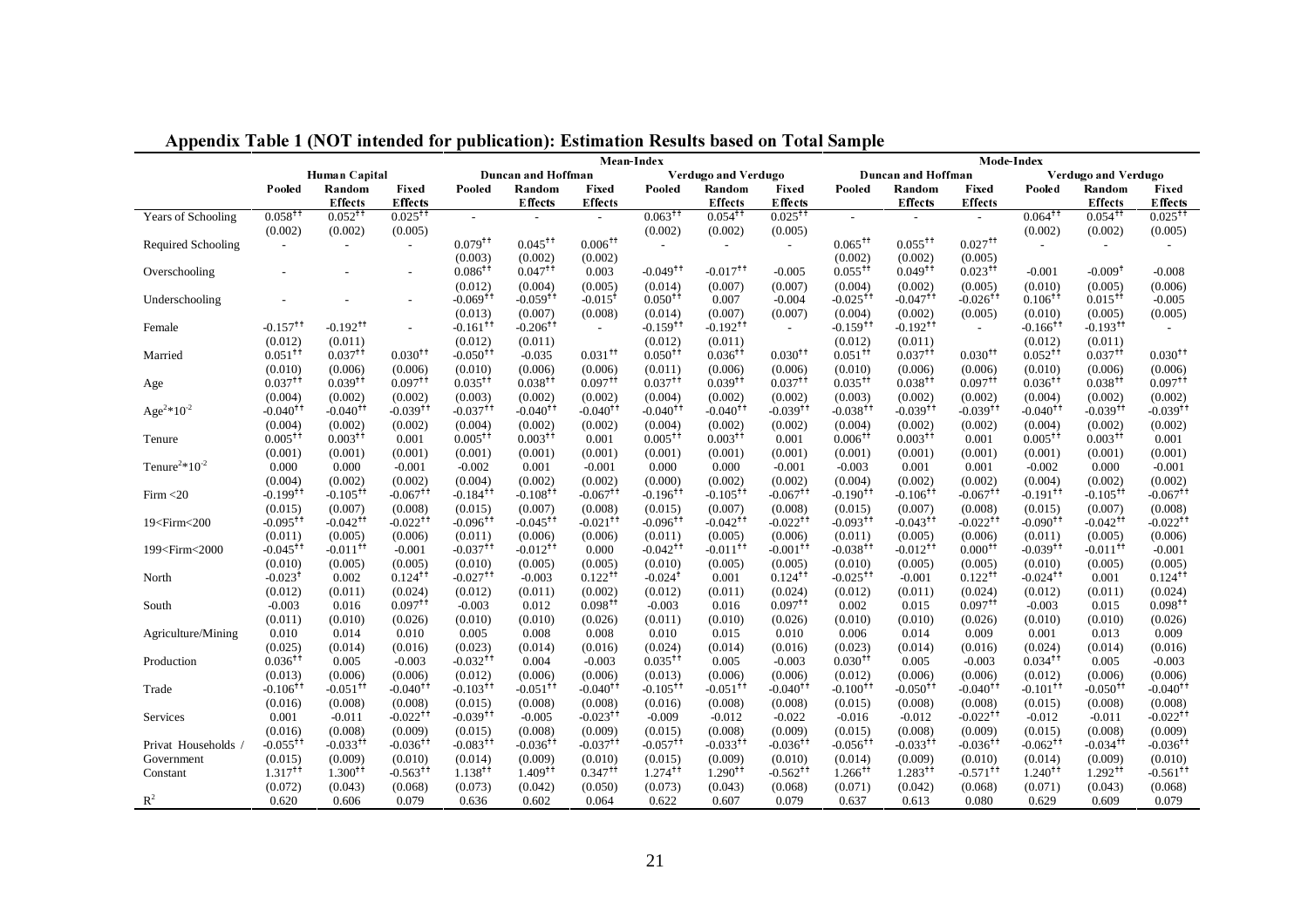|                                                                                                                                                                                                                                                                                                                                                                                                                                                                                                                                                                                                                                                                         | Mean-Index             |                        |                             |                        |                        |                        |                        |                        |                        | Mode Index             |                        |                        |                        |                        |                                          |  |
|-------------------------------------------------------------------------------------------------------------------------------------------------------------------------------------------------------------------------------------------------------------------------------------------------------------------------------------------------------------------------------------------------------------------------------------------------------------------------------------------------------------------------------------------------------------------------------------------------------------------------------------------------------------------------|------------------------|------------------------|-----------------------------|------------------------|------------------------|------------------------|------------------------|------------------------|------------------------|------------------------|------------------------|------------------------|------------------------|------------------------|------------------------------------------|--|
|                                                                                                                                                                                                                                                                                                                                                                                                                                                                                                                                                                                                                                                                         | Human Capital          |                        |                             | Duncan and Hoffman     |                        |                        | Verdugo and Verdugo    |                        |                        |                        | Duncan and Hoffman     |                        |                        | Verdugo and Verdugo    |                                          |  |
|                                                                                                                                                                                                                                                                                                                                                                                                                                                                                                                                                                                                                                                                         | Pooled                 | Random                 | Fixed                       | Pooled                 | Random                 | Fixed                  | Pooled                 | Random                 | Fixed                  | Pooled                 | Random                 | Fixed                  | Pooled                 | Random                 | Fixed                                    |  |
|                                                                                                                                                                                                                                                                                                                                                                                                                                                                                                                                                                                                                                                                         |                        | <b>Effects</b>         | <b>Effects</b>              |                        | <b>Effects</b>         | <b>Effects</b>         |                        | <b>Effects</b>         | <b>Effects</b>         |                        | Effects                | <b>Effects</b>         |                        | <b>Effects</b>         | Effects                                  |  |
| Years of Schooling                                                                                                                                                                                                                                                                                                                                                                                                                                                                                                                                                                                                                                                      | $0.060^{+1}$           | $0.053$ <sup>++</sup>  | $0.025$ <sup>++</sup>       | $\sim$                 | $\sim$                 | $\sim$                 | $0.065$ <sup>++</sup>  | $0.054$ <sup>++</sup>  | $0.024$ <sup>++</sup>  | $\sim$                 |                        | $\sim$                 | $0.066$ <sup>++</sup>  | $0.054$ <sup>++</sup>  | $0.024$ <sup>++</sup>                    |  |
|                                                                                                                                                                                                                                                                                                                                                                                                                                                                                                                                                                                                                                                                         | (0.002)                | (0.002)                | (0.005)                     |                        |                        |                        | (0.003)                | (0.002)                | (0.005)                |                        |                        |                        | (0.003)                | (0.002)                | (0.005)                                  |  |
| Required Schooling                                                                                                                                                                                                                                                                                                                                                                                                                                                                                                                                                                                                                                                      | $\sim$                 | $\sim$                 | $\mathcal{L}^{\mathcal{A}}$ | $0.079$ <sup>++</sup>  | $0.045$ <sup>++</sup>  | $0.008$ <sup>++</sup>  | $\sim$                 | $\sim$                 | $\mathcal{L}$          | $0.066$ <sup>++</sup>  | $0.055$ <sup>++</sup>  | $0.026$ <sup>++</sup>  | $\sim$                 | $\overline{a}$         |                                          |  |
|                                                                                                                                                                                                                                                                                                                                                                                                                                                                                                                                                                                                                                                                         |                        |                        |                             | (0.003)                | (0.002)                | (0.003)                |                        |                        |                        | (0.003)                | (0.002)                | (0.005)                |                        |                        |                                          |  |
| Overschooling                                                                                                                                                                                                                                                                                                                                                                                                                                                                                                                                                                                                                                                           |                        |                        |                             | $0.105$ <sup>++</sup>  | $-0.062$ <sup>++</sup> | 0.003                  | $-0.026$               | $-0.011$               | $-0.005$               | $0.062$ <sup>++</sup>  | $0.050^{+1}$           | $0.023$ <sup>++</sup>  | $-0.010$               | $-0.004$               | $-0.005$                                 |  |
|                                                                                                                                                                                                                                                                                                                                                                                                                                                                                                                                                                                                                                                                         |                        |                        |                             | (0.009)                | (0.008)                | (0.006)                | (0.016)                | (0.007)                | (0.008)                | (0.004)                | (0.002)                | (0.006)                | (0.011)                | (0.006)                | (0.006)                                  |  |
| Underschooling                                                                                                                                                                                                                                                                                                                                                                                                                                                                                                                                                                                                                                                          |                        |                        |                             | $-0.056$ <sup>††</sup> | $0.052$ <sup>++</sup>  | $-0.021$ <sup>++</sup> | $0.072$ <sup>++</sup>  | 0.011                  | $-0.005$               | $-0.023$ <sup>++</sup> | $-0.047$ <sup>++</sup> | $-0.025$ <sup>++</sup> | $0.118^{++}$           | $0.022$ <sup>++</sup>  | $-0.001$                                 |  |
|                                                                                                                                                                                                                                                                                                                                                                                                                                                                                                                                                                                                                                                                         |                        |                        |                             | (0.015)                | (0.007)                | (0.010)                | (0.016)                | (0.008)                | (0.008)                | (0.004)                | (0.002)                | (0.006)                | (0.012)                | (0.006)                | (0.006)                                  |  |
| Married                                                                                                                                                                                                                                                                                                                                                                                                                                                                                                                                                                                                                                                                 | $0.082$ <sup>++</sup>  | $0.052$ <sup>++</sup>  | $0.038$ <sup>++</sup>       | $0.082$ <sup>++</sup>  | $0.040^{+1}$           | $0.038$ <sup>++</sup>  | $0.081$ <sup>++</sup>  | $0.052$ <sup>++</sup>  | $0.038$ <sup>++</sup>  | $0.082$ <sup>++</sup>  | $0.053^{+1}$           | $0.037$ <sup>++</sup>  | $0.081$ <sup>++</sup>  | $0.052$ <sup>++</sup>  | $0.038^{++}$                             |  |
|                                                                                                                                                                                                                                                                                                                                                                                                                                                                                                                                                                                                                                                                         | (0.012)                | (0.007)                | (0.007)                     | (0.012)                | (0.002)                | (0.007)                | (0.012)                | (0.007)                | (0.007)                | (0.012)                | (0.007)                | (0.007)                | (0.012)                | (0.007)                | (0.007)                                  |  |
| Age                                                                                                                                                                                                                                                                                                                                                                                                                                                                                                                                                                                                                                                                     | $0.037$ <sup>++</sup>  | $0.040^{+1}$           | $0.097$ <sup>++</sup>       | $0.035^{+1}$           | $-0.041$ <sup>++</sup> | $0.097$ <sup>++</sup>  | $0.038$ <sup>++</sup>  | $0.040^{+1}$           | $0.097$ <sup>++</sup>  | $0.035$ <sup>++</sup>  | $0.040^{+1}$           | $0.097$ <sup>++</sup>  | $0.037$ <sup>++</sup>  | $0.040^{+1}$           | $0.097$ <sup>++</sup>                    |  |
|                                                                                                                                                                                                                                                                                                                                                                                                                                                                                                                                                                                                                                                                         | (0.004)                | (0.002)                | (0.002)                     | (0.004)                | (0.002)                | (0.002)                | (0.004)                | (0.002)                | (0.002)                | (0.004)                | (0.002)                | (0.002)                | (0.004)                | (0.002)                | (0.002)                                  |  |
| Age <sup>2</sup> *10 <sup>-2</sup>                                                                                                                                                                                                                                                                                                                                                                                                                                                                                                                                                                                                                                      | $-0.040$ <sup>++</sup> | $-0.041$ <sup>++</sup> | $-0.040$ <sup>++</sup>      | $-0.037$ <sup>++</sup> | $0.002^{++}$           | $0.041$ <sup>++</sup>  | $0.040^{+1}$           | $-0.041$ <sup>++</sup> | $-0.040$ <sup>++</sup> | $-0.037$ <sup>++</sup> | $-0.040$ <sup>++</sup> | $-0.040$ <sup>++</sup> | $-0.040$ <sup>++</sup> | $-0.040$ <sup>++</sup> | $-0.040$ <sup>++</sup>                   |  |
|                                                                                                                                                                                                                                                                                                                                                                                                                                                                                                                                                                                                                                                                         | (0.005)                | (0.002)                | (0.003)                     | (0.004)                | (0.001)                | (0.003)                | (0.005)                | (0.002)                | (0.003)                | (0.004)                | (0.002)                | (0.003)                | (0.005)                | (0.002)                | (0.003)                                  |  |
| Tenure                                                                                                                                                                                                                                                                                                                                                                                                                                                                                                                                                                                                                                                                  | 0.003 <sup>†</sup>     | $0.002^{+1}$           | 0.005                       | $0.003$ <sup>++</sup>  | 0.002                  | 0.001                  | 0.003 <sup>†</sup>     | $0.002^{+1}$           | 0.001                  | $0.004$ <sup>++</sup>  | $0.002^{+1}$           | 0.001                  | $0.004$ <sup>++</sup>  | $0.002$ <sup>++</sup>  | 0.001                                    |  |
|                                                                                                                                                                                                                                                                                                                                                                                                                                                                                                                                                                                                                                                                         | (0.002)                | (0.001)                | (0.001)                     | (0.001)                | (0.002)                | (0.001)                | (0.002)                | (0.001)                | (0.001)                | (0.002)                | (0.076)                | (0.001)                | (0.002)                | (0.001)                | (0.008)                                  |  |
| Tenure <sup>2</sup> *10 <sup>-2</sup>                                                                                                                                                                                                                                                                                                                                                                                                                                                                                                                                                                                                                                   | 0.003                  | 0.003                  | 0.001                       | 0.001                  | $-0.104$ <sup>++</sup> | 0.001                  | 0.003                  | 0.003                  | 0.001                  | 0.000                  | $0.003$ <sup>++</sup>  | 0.001                  | 0.001                  | 0.003                  | 0.001                                    |  |
|                                                                                                                                                                                                                                                                                                                                                                                                                                                                                                                                                                                                                                                                         | (0.004)                | (0.002)                | (0.003)                     | (0.004)                | (0.008)                | (0.003)                | (0.004)                | (0.002)                | (0.003)                | (0.004)                | (0.002)                | (0.003)                | (0.004)                | (0.002)                | (0.003)                                  |  |
| Firm < 20                                                                                                                                                                                                                                                                                                                                                                                                                                                                                                                                                                                                                                                               | $-0.185$ <sup>++</sup> | $-0.101$ <sup>++</sup> | $-0.068$ <sup>++</sup>      | $-0.170^{+1}$          | $-0.105$ <sup>++</sup> | $-0.067$ <sup>++</sup> | $-0.180^{+1}$          | $-0.101$ <sup>++</sup> | $-0.068$ <sup>++</sup> | $-0.174$ <sup>++</sup> | $-0.102$ <sup>++</sup> | $-0.068$ <sup>++</sup> | $-0.174$ <sup>++</sup> | $-0.101$ <sup>++</sup> | $-0.068$ <sup>++</sup>                   |  |
|                                                                                                                                                                                                                                                                                                                                                                                                                                                                                                                                                                                                                                                                         | (0.017)                | (0.008)                | (0.009)                     | (0.017)                | (0.008)                | (0.009)                | (0.017)                | (0.008)                | (0.009)                | (0.017)                | (0.008)                | (0.009)                | (0.017)                | (0.008)                | (0.009)                                  |  |
| 19 <firm<200< td=""><td><math>-0.092</math><sup>++</sup></td><td><math>-0.035</math><sup>++</sup></td><td><math>-0.015</math><sup>++</sup></td><td><math>-0.093</math><sup>++</sup></td><td><math>-0.039</math><sup>++</sup></td><td><math>-0.014</math><sup>++</sup></td><td><math>-0.092</math><sup>++</sup></td><td><math>-0.035</math><sup>++</sup></td><td><math>-0.015</math><sup>++</sup></td><td><math>-0.087</math><sup>++</sup></td><td><math>-0.037</math><sup>++</sup></td><td><math>-0.015</math><sup>++</sup></td><td><math>-0.087</math><sup>++</sup></td><td><math>-0.036</math><sup>++</sup></td><td><math>-0.015</math><sup>++</sup></td></firm<200<> | $-0.092$ <sup>++</sup> | $-0.035$ <sup>++</sup> | $-0.015$ <sup>++</sup>      | $-0.093$ <sup>++</sup> | $-0.039$ <sup>++</sup> | $-0.014$ <sup>++</sup> | $-0.092$ <sup>++</sup> | $-0.035$ <sup>++</sup> | $-0.015$ <sup>++</sup> | $-0.087$ <sup>++</sup> | $-0.037$ <sup>++</sup> | $-0.015$ <sup>++</sup> | $-0.087$ <sup>++</sup> | $-0.036$ <sup>++</sup> | $-0.015$ <sup>++</sup>                   |  |
|                                                                                                                                                                                                                                                                                                                                                                                                                                                                                                                                                                                                                                                                         | (0.012)                | (0.006)                | (0.007)                     | (0.012)                | (0.006)                | (0.007)                | (0.012)                | (0.006)                | (0.007)                | (0.012)                | (0.006)                | (0.007)                | (0.012)                | (0.006)                | (0.007)                                  |  |
| 199 <firm<2000< td=""><td><math>-0.034</math><sup>++</sup></td><td><math>-0.008</math></td><td>0.002</td><td><math>-0.028</math><sup>††</sup></td><td><math>-0.010^{+}</math></td><td>0.002</td><td>0.031</td><td><math>-0.008</math></td><td>0.002</td><td><math>-0.029</math><sup>++</sup></td><td><math>-0.009</math></td><td>0.002</td><td><math>-0.028</math><sup>++</sup></td><td><math>-0.008</math></td><td>0.002</td></firm<2000<>                                                                                                                                                                                                                             | $-0.034$ <sup>++</sup> | $-0.008$               | 0.002                       | $-0.028$ <sup>††</sup> | $-0.010^{+}$           | 0.002                  | 0.031                  | $-0.008$               | 0.002                  | $-0.029$ <sup>++</sup> | $-0.009$               | 0.002                  | $-0.028$ <sup>++</sup> | $-0.008$               | 0.002                                    |  |
|                                                                                                                                                                                                                                                                                                                                                                                                                                                                                                                                                                                                                                                                         | (0.012)                | (0.006)                | (0.006)                     | (0.011)                | (0.006)                | (0.006)                | (0.012)                | (0.006)                | (0.006)                | (0.011)                | (0.006)                | (0.006)                | (0.011)                | (0.006)                | (0.006)                                  |  |
| North                                                                                                                                                                                                                                                                                                                                                                                                                                                                                                                                                                                                                                                                   | $-0.024$ <sup>+</sup>  | 0.002                  | $0.165$ <sup>++</sup>       | $-0.028$ <sup>++</sup> | $-0.002$               | $0.162^{+1}$           | $-0.024$ <sup>+</sup>  | 0.002                  | $0.165$ <sup>++</sup>  | $-0.026$ <sup>+</sup>  | $-0.002$               | $0.161$ <sup>++</sup>  | $-0.023$ <sup>t</sup>  | 0.001                  | $0.164$ <sup><math>\dagger</math>†</sup> |  |
|                                                                                                                                                                                                                                                                                                                                                                                                                                                                                                                                                                                                                                                                         | (0.014)                | (0.013)                | (0.028)                     | (0.014)                | (0.012)                | (0.028)                | (0.014)                | (0.013)                | (0.028)                | (0.013)                | (0.012)                | (0.028)                | (0.014)                | (0.012)                | (0.028)                                  |  |
| South                                                                                                                                                                                                                                                                                                                                                                                                                                                                                                                                                                                                                                                                   | $-0.005$               | 0.013                  | $0.105$ <sup>++</sup>       | $-0.004$               | 0.012                  | $0.107$ <sup>++</sup>  | $-0.006$               | 0.013                  | $0.105^{+1}$           | $-0.004$               | 0.012                  | $0.105$ <sup>++</sup>  | $-0.004$               | 0.012                  | $0.105$ <sup>++</sup>                    |  |
|                                                                                                                                                                                                                                                                                                                                                                                                                                                                                                                                                                                                                                                                         | (0.012)                | (0.011)                | (0.030)                     | (0.011)                | (0.011)                | (0.030)                | (0.012)                | (0.011)                | (0.030)                | (0.011)                | (0.011)                | (0.030)                | (0.012)                | (0.011)                | (0.030)                                  |  |
| Agriculture/Mining                                                                                                                                                                                                                                                                                                                                                                                                                                                                                                                                                                                                                                                      | 0.004                  | 0.013                  | 0.010                       | 0.003                  | 0.007                  | 0.008                  | 0.003                  | 0.014                  | 0.010                  | $-0.003$               | 0.012                  | 0.009                  | $-0.011$               | 0.011                  | 0.010                                    |  |
|                                                                                                                                                                                                                                                                                                                                                                                                                                                                                                                                                                                                                                                                         | (0.026)                | (0.015)                | (0.016)                     | (0.025)                | (0.015)                | (0.016)                | (0.026)                | (0.015)                | (0.016)                | (0.024)                | (0.015)                | (0.016)                | (0.026)                | (0.015)                | (0.016)                                  |  |
| Production                                                                                                                                                                                                                                                                                                                                                                                                                                                                                                                                                                                                                                                              | $0.040^{+1}$           | 0.002                  | $-0.012$ <sup>++</sup>      | $0.033$ <sup>++</sup>  | 0.001                  | $-0.011$ <sup>+</sup>  | $0.039$ <sup>++</sup>  | 0.002                  | $-0.011$ <sup>+</sup>  | $0.032$ <sup>++</sup>  | 0.002                  | $-0.012$ <sup>+</sup>  | $0.037$ <sup>++</sup>  | 0.002                  | $-0.012$ <sup>+</sup>                    |  |
|                                                                                                                                                                                                                                                                                                                                                                                                                                                                                                                                                                                                                                                                         | (0.013)                | (0.006)                | (0.007)                     | (0.013)                | (0.006)                | (0.007)                | (0.013)                | (0.006)                | (0.007)                | (0.013)                | (0.006)                | (0.007)                | (0.013)                | (0.006)                | (0.007)                                  |  |
| Trade                                                                                                                                                                                                                                                                                                                                                                                                                                                                                                                                                                                                                                                                   | $-0.111$ <sup>++</sup> | $-0.057$ <sup>++</sup> | $-0.048$ <sup>++</sup>      | $-0.107$ <sup>++</sup> | $-0.056$ <sup>++</sup> | $-0.047$ <sup>++</sup> | $-0.109$ <sup>++</sup> | $-0.057$ <sup>++</sup> | $-0.048$ <sup>++</sup> | $-0.105^{+1}$          | $-0.056$ <sup>++</sup> | $-0.047$ <sup>++</sup> | $-0.106$ <sup>++</sup> | $-0.057$ <sup>++</sup> | $-0.048$ <sup>++</sup>                   |  |
|                                                                                                                                                                                                                                                                                                                                                                                                                                                                                                                                                                                                                                                                         | (0.017)                | (0.008)                | (0.009)                     | (0.017)                | (0.008)                | (0.099)                | (0.017)                | (0.008)                | (0.009)                | (0.017)                | (0.008)                | (0.009)                | (0.017)                | (0.008)                | (0.009)                                  |  |
| Services                                                                                                                                                                                                                                                                                                                                                                                                                                                                                                                                                                                                                                                                | $-0.032$ <sup>+</sup>  | $-0.026$ <sup>++</sup> | $-0.026$ <sup>++</sup>      | $-0.076$ <sup>++</sup> | $-0.019$ <sup>++</sup> | $-0.026$ <sup>++</sup> | $-0.042$ <sup>++</sup> | $-0.028$ <sup>++</sup> | $-0.026$ <sup>++</sup> | $-0.050$ <sup>++</sup> | $-0.029$ <sup>++</sup> | $-0.026$ <sup>++</sup> | $-0.046$ <sup>++</sup> | $-0.028$ <sup>++</sup> | $-0.026$ <sup>++</sup>                   |  |
|                                                                                                                                                                                                                                                                                                                                                                                                                                                                                                                                                                                                                                                                         | (0.019)                | (0.010)                | (0.011)                     | (0.019)                | (0.010)                | (0.011)                | (0.019)                | (0.010)                | (0.011)                | (0.018)                | (0.009)                | (0.011)                | (0.019)                | (0.010)                | (0.011)                                  |  |
| Privat Households /                                                                                                                                                                                                                                                                                                                                                                                                                                                                                                                                                                                                                                                     | $-0.069$ <sup>++</sup> | $-0.049$ <sup>++</sup> | $-0.043$ <sup>++</sup>      | $-0.099$ <sup>††</sup> | $-0.050$ <sup>++</sup> | $-0.044$ <sup>++</sup> | $-0.069$ <sup>++</sup> | $-0.050$ <sup>++</sup> | $-0.043$ <sup>++</sup> | $-0.070^{+1}$          | $-0.050^{+1}$          | $-0.043$ <sup>++</sup> | $-0.078$ <sup>††</sup> | $-0.051$ <sup>++</sup> | $-0.043$ <sup>++</sup>                   |  |
| Government                                                                                                                                                                                                                                                                                                                                                                                                                                                                                                                                                                                                                                                              | (0.016)                | (0.010)                | (0.012)                     | (0.016)                | (0.010)                | (0.012)                | (0.016)                | (0.010)                | (0.012)                | (0.016)                | (0.010)                | (0.012)                | (0.016)                | (0.010)                | (0.012)                                  |  |
| Constant                                                                                                                                                                                                                                                                                                                                                                                                                                                                                                                                                                                                                                                                | $1.268$ <sup>††</sup>  | $-1.245^{++}$          | $-0.547$ <sup>++</sup>      | $1.107$ <sup>++</sup>  | $1.346$ <sup>††</sup>  | $-0.360^{+1}$          | $1.214^{++}$           | $1.235$ <sup>++</sup>  | $-0.545$ <sup>++</sup> | 1.238 <sup>††</sup>    | $1.228$ <sup>++</sup>  | $-0.559$ <sup>++</sup> | $1.189^{++}$           | $1.233$ <sup>++</sup>  | $-0.548$ <sup>++</sup>                   |  |
|                                                                                                                                                                                                                                                                                                                                                                                                                                                                                                                                                                                                                                                                         | (0.084)                | (0.048)                | (0.077)                     | (0.084)                | (0.048)                | (0.057)                | (0.084)                | (0.049)                | (0.078)                | (0.081)                | (0.048)                | (0.077)                | (0.082)                | (0.048)                | (0.077)                                  |  |
| $\mathbb{R}^2$                                                                                                                                                                                                                                                                                                                                                                                                                                                                                                                                                                                                                                                          | 0.619                  | 0.604                  | 0.081                       | 0.635                  | 0.599                  | 0.066                  | 0.621                  | 0.605                  | 0.081                  | 0.639                  | 0.613                  | 0.083                  | 0.630                  | 0.609                  | 0.081                                    |  |

Appendix Table 2 (NOT intended for publication): Estimation Results based on Male Sample